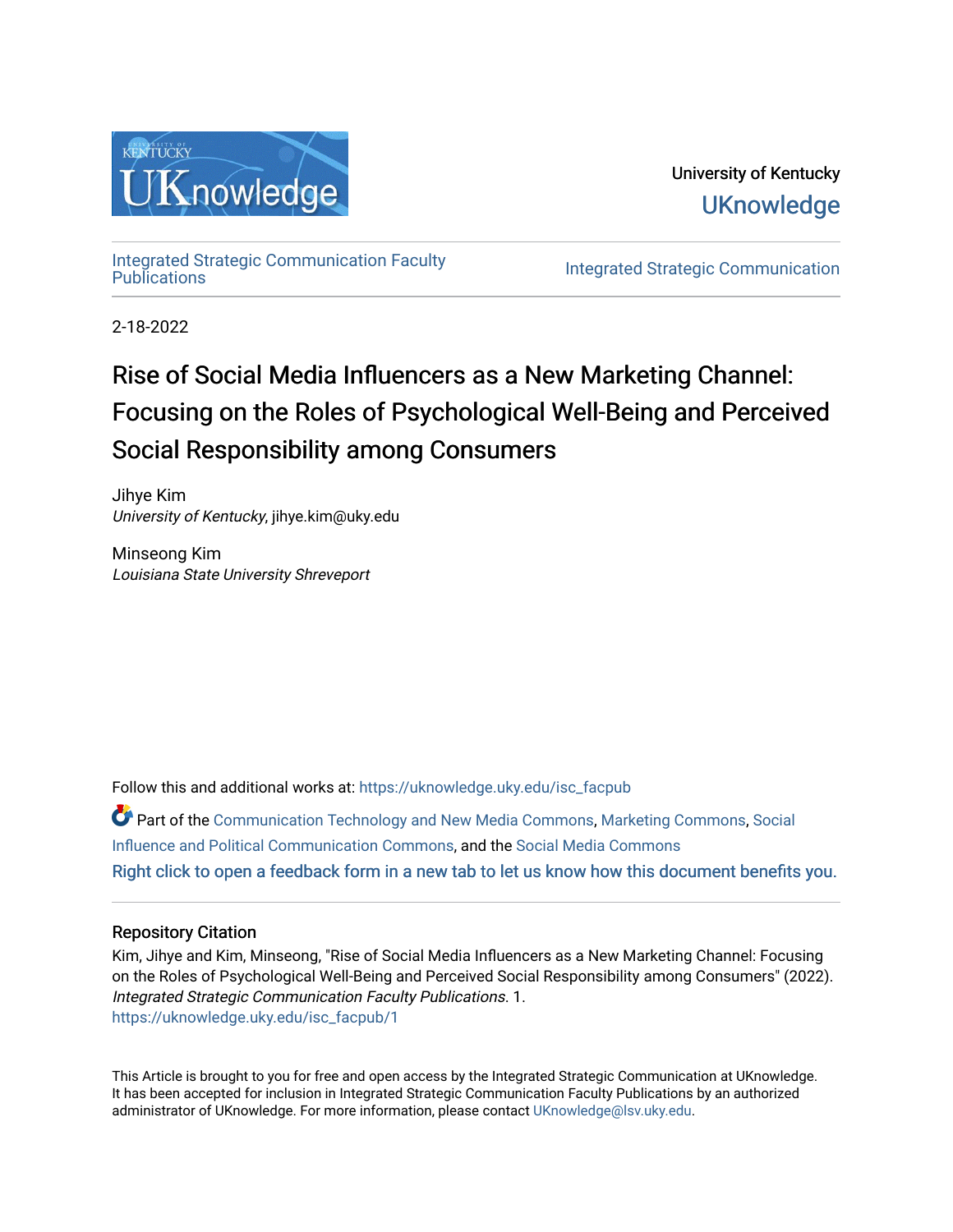



# *Article* **Rise of Social Media Influencers as a New Marketing Channel: Focusing on the Roles of Psychological Well-Being and Perceived Social Responsibility among Consumers**

**Jihye Kim <sup>1</sup> and Minseong Kim 2,[\\*](https://orcid.org/0000-0001-9148-8061)**

- <sup>1</sup> Department of Integrated Strategic Communication, College of Communication and Information, University of Kentucky, Lexington, KY 40506, USA; jihye.kim@uky.edu
- <sup>2</sup> Department of Management & Marketing, College of Business, Louisiana State University Shreveport, Shreveport, LA 71115, USA
- **\*** Correspondence: minseong.kim@lsus.edu; Tel.: +1-318-797-5182

**Abstract:** This empirical research investigated the structural relationships between social media influencer attributes, perceived friendship, psychological well-being, loyalty, and perceived social responsibility of influencers, focusing on the perspective of social media users. More specifically, this study conceptually identified social media influencer attributes such as language similarity, interest similarity, interaction frequency, and self-disclosure and examined the respective effects of each dimension on perceived friendship and psychological well-being, consequently resulting in loyalty toward social media influencers. The authors collected and analyzed data from 388 social media users in the United States via Amazon's Mechanical Turk with multivariate analyses to test the hypothesized associations among the variables in this study. The findings indicated that perceived friendship was significantly influenced by language similarity, interest similarity, and self-disclosure, but did not have a significant impact on psychological well-being. Additionally, perceived friendship significantly affected psychological well-being and loyalty, and psychological well-being significantly influenced loyalty. Lastly, social media influencers' social responsibility moderated the path from psychological well-being to loyalty. Based on these findings, this study proposes theoretical and managerial implications for the social media influencer marketing context.

**Keywords:** social media; social media influencer; digital attributes; psychological well-being; friendship; loyalty; social responsibility; parasocial interaction

# **1. Introduction**

Social media use is widespread and has been shown to play an important role in the lives of both adolescents and young adults [\[1\]](#page-17-0). Social media platforms enable adolescents and young adults to consume digital content without time and space limits and to virtually interact with other users without geographical boundaries [\[2\]](#page-17-1). Particularly, the development of digital platforms leads young adults to closely interact with their favorite celebrities, brands, and other users in the virtual world via two-way communication tools, such as live chats and comment options [\[3\]](#page-17-2). Interestingly, as social media platforms have grown, the digital world created a new phrase, "social media influencers," who become famous through their digital content on social media, compared to traditional celebrities who become famous on TV shows and film [\[4\]](#page-17-3). Hence, social media users tend to feel connected with social media influencers by interacting with them in the virtual world and perceive social media influencers as more authentic in their fields, including fashion, health, or music, than celebrity endorsements in traditional advertisements [\[1\]](#page-17-0). Therefore, there is a need to empirically investigate what drives social media users' loyalty toward their favorite influencers, such as repeat purchase behavior, positive word-of-mouth, and recommendation of products advertised by social media influencers from the perspectives of an



**Citation:** Kim, J.; Kim, M. Rise of Social Media Influencers as a New Marketing Channel: Focusing on the Roles of Psychological Well-Being and Perceived Social Responsibility among Consumers. *Int. J. Environ. Res. Public Health* **2022**, *19*, 2362. [https://doi.org/10.3390/](https://doi.org/10.3390/ijerph19042362) [ijerph19042362](https://doi.org/10.3390/ijerph19042362)

Academic Editor: Paul B. Tchounwou

Received: 17 January 2022 Accepted: 15 February 2022 Published: 18 February 2022

**Publisher's Note:** MDPI stays neutral with regard to jurisdictional claims in published maps and institutional affiliations.



**Copyright:** © 2022 by the authors. Licensee MDPI, Basel, Switzerland. This article is an open access article distributed under the terms and conditions of the Creative Commons Attribution (CC BY) license [\(https://](https://creativecommons.org/licenses/by/4.0/) [creativecommons.org/licenses/by/](https://creativecommons.org/licenses/by/4.0/)  $4.0/$ ).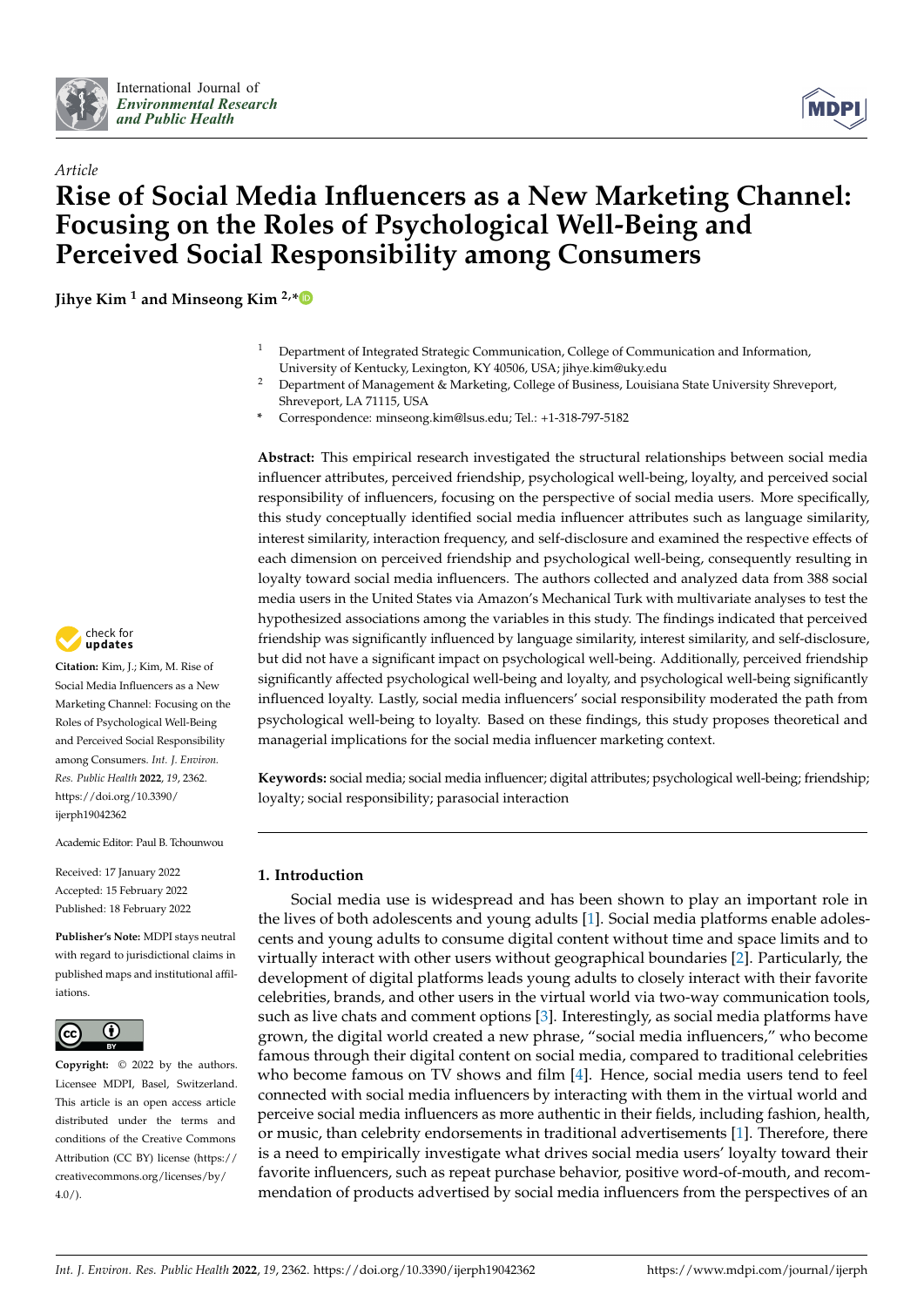influencer's digitalized attributes [\[5](#page-17-4)[,6\]](#page-17-5). These perspectives are especially important because social media users interact with their favorite influencers in the digital world instead of in the real world. This means that social media influencers' digitalized attributes can be more important determinants of users' perceptions, feelings, behavioral intention, and even actual behaviors than the visual characteristics of social media influencers. However, prior research in this field focused primarily on the visual and/or actual characteristics of social media influencers (e.g., physical attractiveness or social attractiveness) to predict marketing outcomes, such as positive attitudes toward and favorable intention for a product advertised by the influencers [\[7\]](#page-17-6). In particular, loyalty toward social media influencers leads followers to have a strong sense of product/brand association and reality by perceiving influencers' product/brand and advertisements as more persuasive and authentic [\[4\]](#page-17-3). Accordingly, users are more likely to behave favorably for the product/brand social media influencers advertise in order to endorse the influencers and support the influencers' fame and social status [\[7\]](#page-17-6).

Specifically, this study considers psychological well-being as one of the core determinants of social media users' loyalty toward their favorite influencers by focusing on the fundamental motivations of consuming digital content among users, such as enjoyment, pleasure, happiness, and friendship [\[6\]](#page-17-5). For example, according to Kim and Kim [\[3\]](#page-17-2), social media platforms provide users with virtual spaces to consume celebrities' digital content and interact with social media influencers and other users in the social media community, leading users to form positive emotions in the digital world that transfer to happiness and pleasure in the real world. Accordingly, this study draws from the parasocial interaction, the self-congruity, and the psychological well-being theories to propose that social media users develop perceived friendships with their favorite influencers in the virtual world by consuming the influencers' digital content and interacting with the influencers, resulting in the development of psychological well-being among users in the real world [\[7\]](#page-17-6). More specifically, the digitalized interactive features of social media platforms enable users to feel emotionally tied to their favorite social media influencers (i.e., users perceive the influencers as intimate friends in the real world via virtual interactions), including social foci, proximity, interaction frequency, and self-disclosure [\[3](#page-17-2)[,8\]](#page-17-7). Through the social media features, users tend to feel like they develop a solid friendship with their favorite social media influencers and to be satisfied with their real life  $[7,8]$  $[7,8]$ . Therefore, based on the parasocial interaction theory and prior studies on social media [\[3](#page-17-2)[,7,](#page-17-6)[9\]](#page-17-8), this study identifies language similarity, interest similarity, interaction frequency, and self-disclosure as social media influencer attributes that serve as core determinants of users' perceived friendship with their favorite social media influencers and psychological well-being in real life.

Importantly, in the social media influencer marketing context, consumers develop their own beliefs regarding why their favorite influencers promote and advertise a product/brand and whether the influencers as well as the product/brand are socially acceptable or not. Social media users may be skeptical about socially unacceptable brands even though their favorite influencers have a strong partnership with the brands, and vice versa [\[10\]](#page-17-9). Nowadays, media coverage has reported that social media influencers have created digital content without ethical standards, and media coverage has disclosed socially unacceptable scandals of social media influencers [\[10,](#page-17-9)[11\]](#page-17-10). Social media influencers' wrongdoing or deviance has created spillover effects on brands and/or products that have partnerships with the social media influencers [\[10\]](#page-17-9). Therefore, users' perceived social responsibility of social media influencers needs to be studied as a moderator in the context of social media influencer marketing. Some brands have partnerships with social media influencers based on the influencers' number of loyal followers without consideration of the influencers' socially responsible aspects. Based on the notion of the spillover effect, this study assumes that the social values and socially responsible behaviors of social media influencers, such as money and time donations for people in need and support for nonprofit organizations, have significantly influenced their followers' and other users' perceptions about the influencers and digital content (i.e., including advertisements) [\[12\]](#page-17-11). To the best of our knowledge,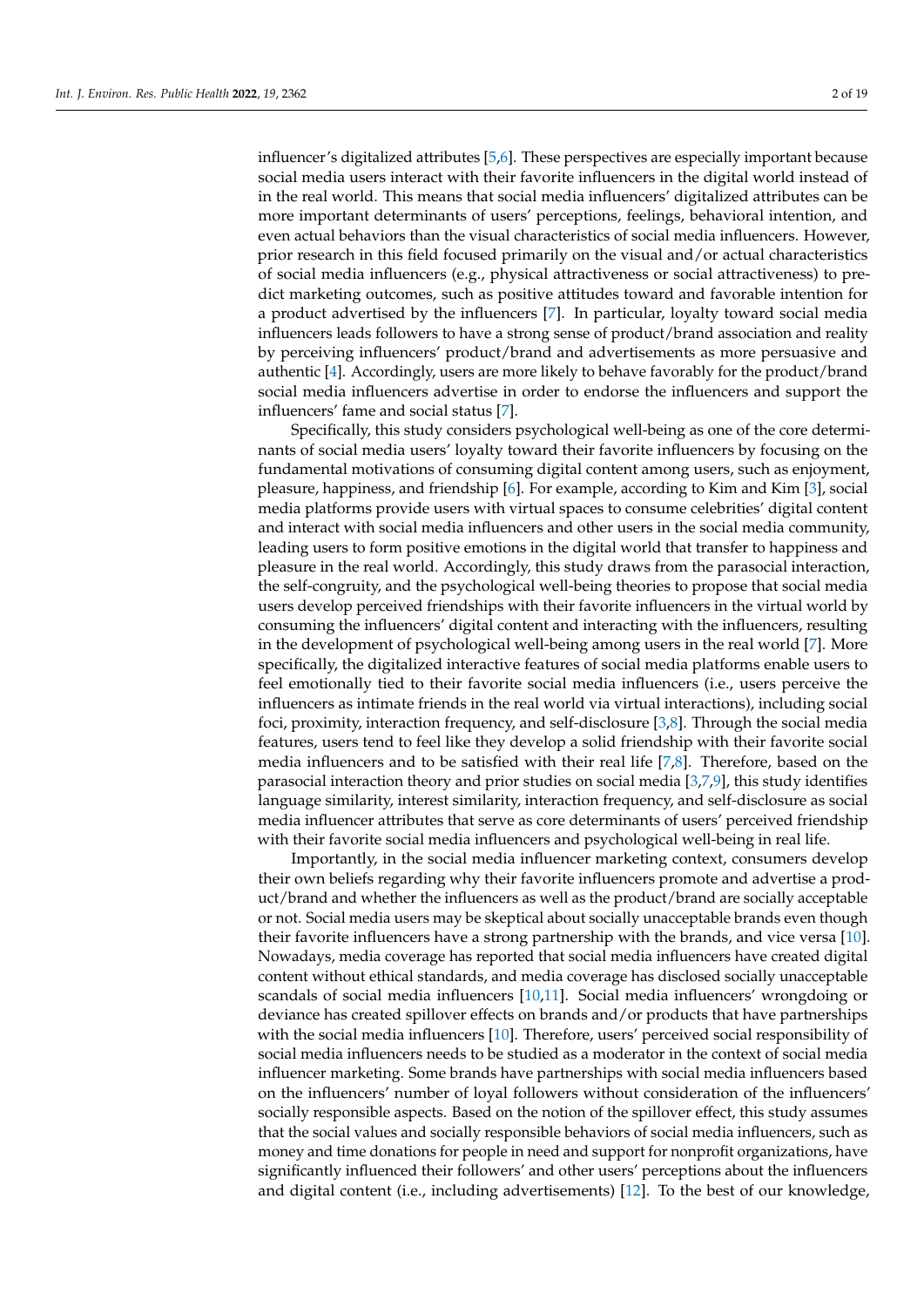although social media users' perceived social responsibility has been well-studied from the perspective of brands or companies [\[13\]](#page-17-12), no empirical research has been conducted from the perspective of users' perceived social responsibility of social media influencers playing a role as brand ambassadors and advertising agencies in social media, such as a spokesperson.

In conclusion, this study investigates the distinct effects of social media influencer attributes on users' perceived friendships with their favorite social media influencers and psychological well-being, consequently resulting in loyalty toward the influencers and advertised products. More importantly, this research examines the moderating role of users' perceived social responsibility of their favorite social media influencers in the relationships between perceived friendship/psychological well-being and loyalty. From a theoretical perspective, this empirical research contributes to the existing literature on social media influencer marketing by extending the parasocial interaction theory considering the digitalized attributes of social media influencers compared to previous studies that emphasized influencers' visual attributes [\[7\]](#page-17-6). Additionally, this research extends the parasocial interaction theory by considering the roles of the perceived social responsibility of social media influencers and psychological well-being among digital users, reflecting the current trend in the marketing field (i.e., the importance of social responsibility and psychological well-being in the era of COVID-19) [\[3,](#page-17-2)[6\]](#page-17-5). From a managerial standpoint, this study proposes the important role of social media influencers' social responsibility in formulating a partnership between a brand (or company) and the influencers.

# **2. Literature Review and Hypotheses Development**

# *2.1. The Parasocial Interaction Theory as a Theoretical Backgroud*

The parasocial interaction theory was developed from the perspectives of developing relationships between spectators and mass media, such as television and radio [\[14\]](#page-17-13). As an illusionary experience, the parasocial interaction is based on the notion that spectators perceive that media-mediated representations on mass media, such as characters, celebrities, or presenters, are talking directly to them, engaging in reciprocal relationships [\[15\]](#page-17-14). After perceiving it, spectators begin to consider media-mediated representators as their real friends according to the representators' nonverbal and verbal interaction cues on mass media [\[16](#page-17-15)[,17\]](#page-17-16). If the indirect interactions between spectators and representators continue, spectators' feelings about friendships with the representators can be enduring and strengthened [\[18\]](#page-18-0).

The parasocial interaction theory has been applied to computer-mediated environments that bring users closer to a computer-mediated person via communication tools [\[16\]](#page-17-15). More specifically, computer-mediated environments provide users with direct two-way communications between users and/or between a user and a celebrity/influencer, generating virtual interactions to enable the user to view the celebrity/influencer as a real friend [\[19\]](#page-18-1). Additionally, consistent with the components of traditional mass media, social media users use verbal and nonverbal cues of influencers to foster parasocial interactions [\[3\]](#page-17-2). More specifically, social media influencers may use digitalized verbal and nonverbal cues by demonstrating similar language styles and similar interests as their followers to facilitate a feeling of psychological proximity, leading the followers to develop a parasocial relationship with the influencers [\[19\]](#page-18-1). Additionally, social media users who directly and indirectly interact with their favorite influencers more frequently tend to report a strong feeling of parasocial relationships with the influencers. This is primarily because users feel like the interactions with the influencers on social media are ordinary meetings with real friends, according to the notion of the parasocial interaction theory [\[16\]](#page-17-15). Interestingly, as social media users are exposed to their favorite influencers' personal stories over time, they form beliefs and opinions about the influencers by developing parasocial relationships with the influencers in the virtual world, similar to in the real world [\[9\]](#page-17-8). Therefore, this study proposes language similarity, interest similarity, interaction frequency, and self-disclosure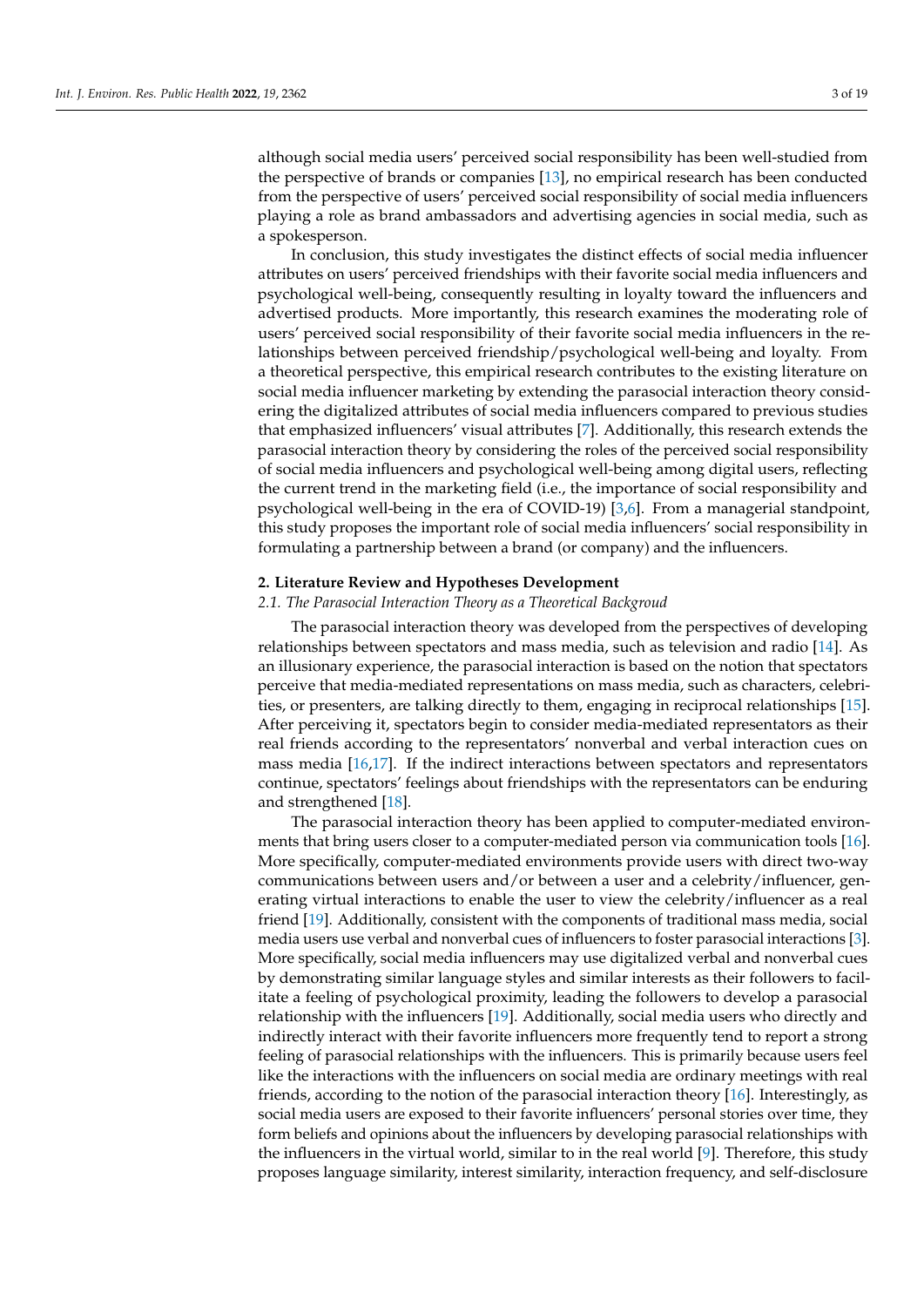as verbal and nonverbal cues of influencers (i.e., social media influencer attributes in this study) [\[3,](#page-17-2)[9\]](#page-17-8).

# *2.2. Social Media Influencer Attributes*

In this study, similarities between social media users and influencers regarding personality, values, or beliefs are referred to as self-congruity based on the self-congruity theory that explains how social media users select their favorite influencers [\[3](#page-17-2)[,9\]](#page-17-8). According to the self-congruity theory, social media users select and consume their favorite influencers' digital content consistent with their self-concepts [\[20\]](#page-18-2). This study proposes that social media users' perceived consistency with images of influencers is based on the sources of self-congruity, such as perceived similar language styles and messages the influencers use to communicate with social media followers and spectators [\[20](#page-18-2)[,21\]](#page-18-3). For example, perceived language similarity can be formed by communication styles, phrases, and words between social media users and influencers, and perceived interest similarity can be formed by influencers' digital content [\[21\]](#page-18-3). In particular, the social media influencers' digital content can create more opportunities for disclosing personal information with other users if the digital content is more frequently uploaded and updated [\[3](#page-17-2)[,22\]](#page-18-4). Thus, social media users have more opportunities to interact with their favorite influencers and learn more about their favorite influencers' images over time [\[23\]](#page-18-5). Lastly, social media users' perceived images of their favorite influencers can also be influenced by the influencers' personal thoughts, information, and feelings intentionally shared with the users on social media [\[22,](#page-18-4)[23\]](#page-18-5). The shared personal information results in users' perceived intimacy with the influencers, strong connections and emotional exchanges [\[3](#page-17-2)[,9\]](#page-17-8).

#### *2.3. Perceived Friendship*

In consumer behavior, the concept of friendship has been considered to be a close relationship between service providers and consumers [\[24](#page-18-6)[,25\]](#page-18-7). Additionally, consumers' perceptions of friendship can be formed by a close relationship with intangible things, such as brands and digitalized content, via interpersonal interactions on social media [\[9,](#page-17-8)[26\]](#page-18-8). However, the interpersonal interactions between users on social media should be based on inclusion, loyalty, reciprocity, mutual trust, and intimacy and care between the users [\[24\]](#page-18-6). Due to the components of interpersonal interactions, social media users develop and maintain friendships with other users by reducing limitations of the virtual world, such as uncertainty, intangibility, and complexity [\[3\]](#page-17-2). In addition, for interpersonal purposes, users can employ particular tools of social media platforms, including clicking the like and share buttons and leaving comments on others' posts, leading users to feel like they are interacting with real friends in the virtual world [\[3](#page-17-2)[,25,](#page-18-7)[26\]](#page-18-8). Therefore, social media platform tools serve as a full mediator of building a perceived friendship between users in the virtual world [\[26\]](#page-18-8).

# *2.4. Psychological Well-Being*

In general, psychological well-being refers to life satisfaction and fulfillment, including individuals' emotional reactions to both short moments and long periods of time [\[27,](#page-18-9)[28\]](#page-18-10). The psychological well-being theory assumes that the short moments and long periods of time should fulfill individuals' social, psychological, and physical needs to maintain a high level of psychological well-being [\[28–](#page-18-10)[31\]](#page-18-11). Interestingly, the extant literature indicates the positive relationship between psychological well-being and the use of social media platforms, such as digital content consumption and virtual interactions with others on social media, by highlighting that it increases individuals' feelings of belonging and provides individuals with confidence in life [\[27,](#page-18-9)[28](#page-18-10)[,30\]](#page-18-12). Therefore, social media platforms have the potential to meet users' social, psychological, leisure, and even physical needs, increasing their level of psychological well-being [\[30\]](#page-18-12). However, heavy social media users may often displace social activities in the real world by being addicted to social media use, focusing on maintaining their life satisfaction primarily via digital activities [\[30\]](#page-18-12). In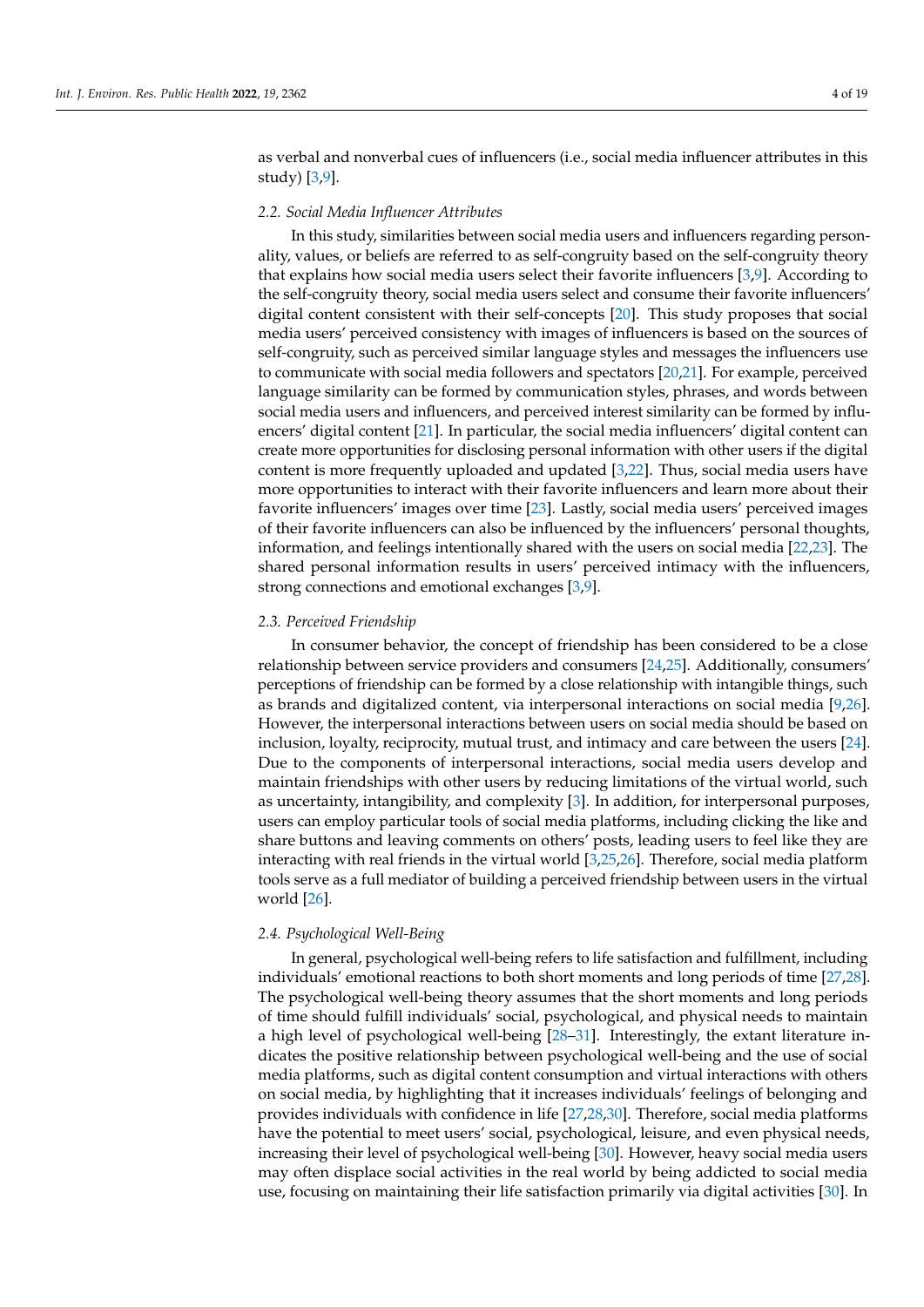addition, although heavy social media users can maintain their psychological well-being, excessive digital activities may generate detrimental effects on users' physical health, such as body composition and quality of sleep [\[29\]](#page-18-13). Thus, heavy digital media use may result in deleterious consequences for social media users.

#### *2.5. Loyalty*

On social media, user loyalty refers to influencers' ability to keep users consuming digital content created by the influencers over other influencers [\[32,](#page-18-14)[33\]](#page-18-15). Hence, social media user loyalty can be displayed as primarily consuming the influencers' digital content, although there are many alternatives who create digital content similar to that of their favorite influencer [\[34\]](#page-18-16). Social media user loyalty also tends to be expressed as positive word-of-mouth and recommendation of the influencer to other users [\[33\]](#page-18-15). In other words, users who are loyal toward a particular influencer are more likely to play a role as an active advocator or supporter for the influencer in the real world as well as in the virtual world [\[34\]](#page-18-16). Interestingly, social media user loyalty toward favorite influencers consequently leads to users' favorable behaviors for products/services the influencer advertises and promotes, including purchase behavior, positive word-of-mouth, and recommendation of the products/services to relatives, friends, and others on social media [\[33,](#page-18-15)[35\]](#page-18-17). The users tend to commit a substantial amount of money and time to the products/services without reservation only because their favorite influencer advertises and promotes the products/services [\[35\]](#page-18-17). Therefore, it is especially important for social media influencers to build user loyalty by retaining their followers and spectators on a long-term basis, bringing the influencers reputation and profitability [\[32,](#page-18-14)[33\]](#page-18-15).

#### *2.6. Research Hypotheses*

According to the social media literature, users are more likely to develop and maintain strong relationships with others who have similar interests [\[3,](#page-17-2)[5\]](#page-17-4). Within the virtual world, perceived similarity enables users to mitigate potential conflicts and misunderstandings of other users when building relationships on social media [\[36\]](#page-18-18). Additionally, social media users are more likely to communicate with others more frequently and effectively if they have the same language styles and interests in particular topics, including between a user and a user and between a user and a social media influencer [\[3,](#page-17-2)[5,](#page-17-4)[36\]](#page-18-18). More importantly, on social media platforms, users' similarity with others can also be perceived by user-generated digital content that includes language and communication style in addition to physical similarity (e.g., location and gender) [\[9,](#page-17-8)[37\]](#page-18-19). Furthermore, social media platforms provide influencers with enough space and storage to offer digital content to other users without time and space limits [\[2](#page-17-1)[,37\]](#page-18-19). Thus, social media users can always consume their favorite influencers' digital content and interact with them, leading them to develop friendships between users and influencers via frequent interactions [\[3\]](#page-17-2). Additionally, influencers who reveal personal interests, thoughts, and beliefs to users on social media may form an intimacy and emotional reliance [\[37\]](#page-18-19). Therefore, this study argues that digital content and attributes, including influencers' characteristics, may lead social media users to develop and maintain close relationships with the influencers, such as with a good friendship. Accordingly, this study formulates the following research hypothesis:

*H1-1: Social media users' perception of language similarity in communication with their favorite influencer is positively associated with perceived friendship with the influencer.*

*H1-2: Social media users' perception of interest similar to their favorite influencer is positively associated with perceived friendship with the influencer.*

*H1-3: Social media users' perception of interaction frequency with their favorite influencer is positively associated with perceived friendship with the influencer.*

*H1-4: Social media users' perception of self-disclosure of influencer-related information is positively associated with perceived friendship with the influencer.*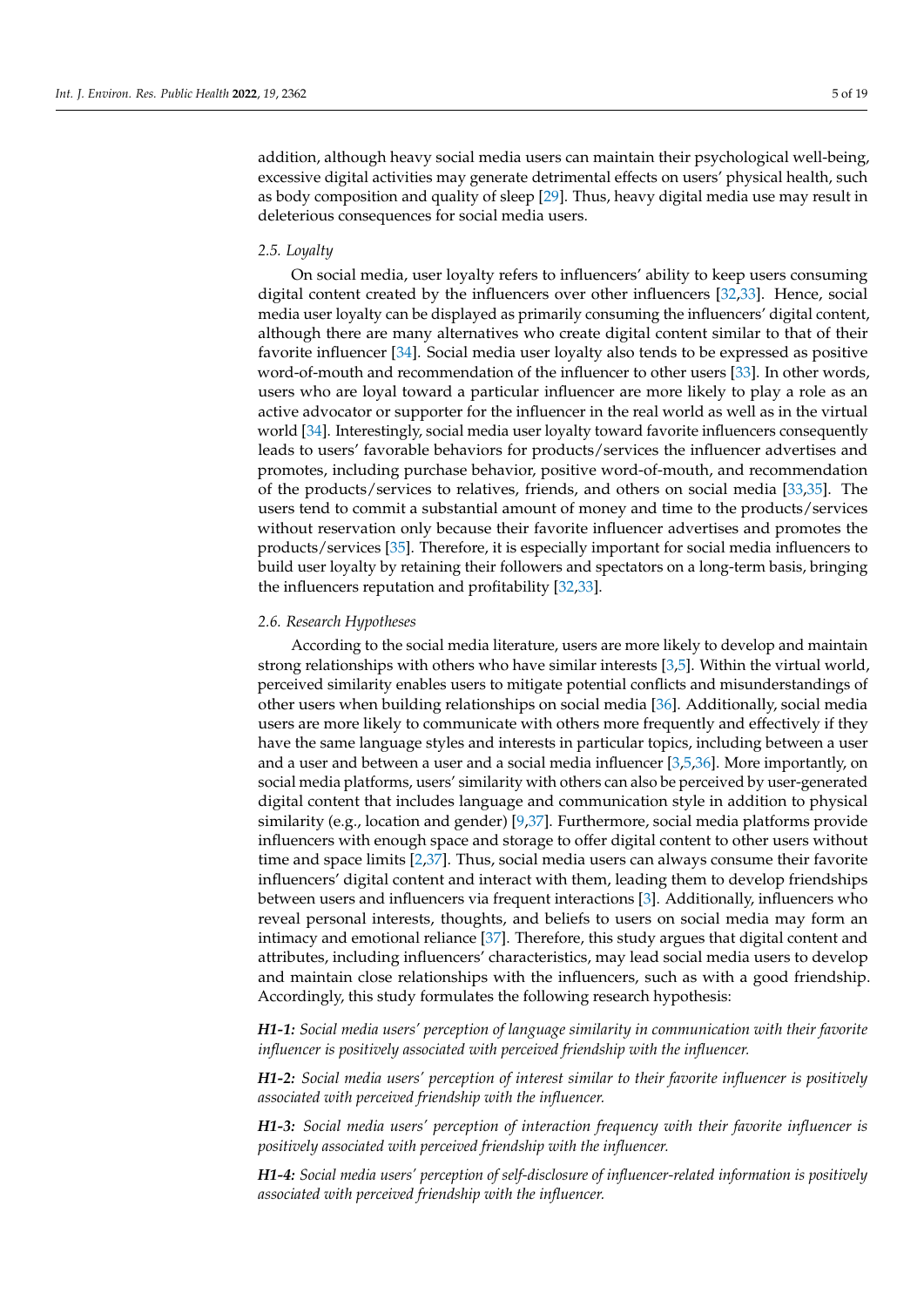One of the most powerful drivers of social media users' digital content consumption behavior is to bring them pleasure, happiness, and enjoyment [\[6](#page-17-5)[,7\]](#page-17-6). For example, if the digital content created by social media influencers is not able to fulfill social media users' hedonic motivation, it may generate negative influences on users' emotional and mental states, such as unhappiness [\[3\]](#page-17-2). In addition, social media users are likely to enjoy interacting with their favorite influencers on social media platforms and consuming the influencers' digital content to escape from everyday life and/or relieve boredom [\[38](#page-18-20)[,39\]](#page-18-21). The virtual interactions with social media influencers lead users to feel like they spend time with close friends with the same communication style and interests in the virtual world [\[40\]](#page-18-22). Additionally, social media platforms enable users to easily communicate with their favorite influencers and consume the influencers' digital content regarding personal facts and stories [\[9\]](#page-17-8). Discussing influencers' personal facts and stories leads social media users to feel happy as they perceive the influencers as close friends, contributing to their psychological well-being in the real world [\[3,](#page-17-2)[40\]](#page-18-22). Based on that, the current research proposes the following hypothesis:

*H2-1: Social media users' perception of language similarity in communication with their favorite influencer is positively associated with psychological well-being.*

*H2-2: Social media users' perception of interest similar to their favorite influencer is positively associated with psychological well-being.*

*H2-3: Social media users' perception of interaction frequency with their favorite influencer is positively associated with psychological well-being.*

*H2-4: Social media users' perception of self-disclosure of influencer-related information is positively associated with psychological well-being.*

In general, good friendships between individuals result in each party's psychological well-being as well as life satisfaction [\[3\]](#page-17-2). From a psychological perspective, the theory of human flourishing assumes that individuals attempt to build and maintain close relationships with others by continuously interacting with them in order to enhance their psychological well-being [\[41\]](#page-18-23). In other words, social media users are likely to enjoy life satisfaction and feel happier in the real world when perceiving that they succeed in developing and maintaining close relationships with their favorite influencers even though the relationship exists only in the virtual world [\[38](#page-18-20)[,42\]](#page-18-24). Accordingly, social media users are more likely to interact with their favorite influencers in the virtual world to develop perceived close relationships or friendships with the influencers, leading users to emotionally reduce work and/or life stress [\[38,](#page-18-20)[39\]](#page-18-21). Social media users' perceived friendship with their favorite influencers established by virtual interactions on social media serves as a significant driver of developing a feeling of psychological well-being in their daily life [\[3\]](#page-17-2). Based on this notion, the following research hypothesis is established:

# *H3-1: Social media users' perceived friendship with their favorite influencer is positively associated with psychological well-being.*

In the consumer behavior fields, consumers' perceived friendships with a particular brand or company become a significant driver of their reciprocity, re-patronage, and loyalty toward the brand [\[43,](#page-18-25)[44\]](#page-18-26). This is primarily because the relationship between a consumer and a brand leads the consumer to devalue other brands and forgive the brand's service failure as the consumer perceives and deals with the brand as a close friend [\[9](#page-17-8)[,45\]](#page-18-27). As a result, the consumer is more likely to be behaviorally loyal toward the brand by maintaining a good friendship with it via continuously purchasing and using its products/services [\[9](#page-17-8)[,43](#page-18-25)[,45\]](#page-18-27). In addition, individuals' perceived friendships with an object could be expressed as their levels of passion about, trust or dependence toward, commitment to, and self-connection with the object, resulting in favorable behaviors toward the object [\[3,](#page-17-2)[44\]](#page-18-26). Accordingly, this study proposes that social media users can build a close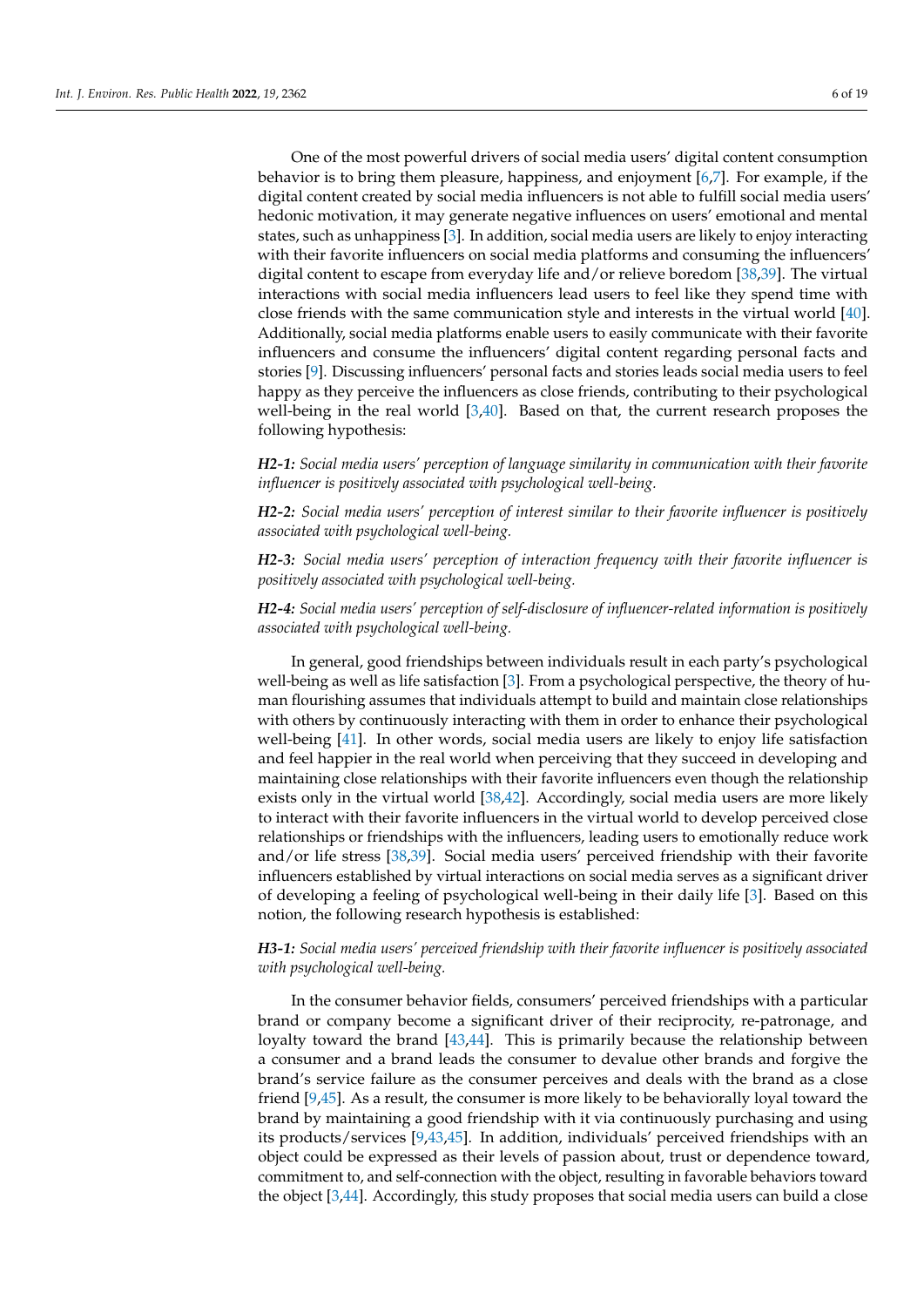relationship with their favorite influencers via aggregated virtual interactions on social media into overall loyalty toward the influencers and products/services advertised and promoted by the influencers on social media. Therefore, this study formulates the following research hypothesis:

# *H3-2: Social media users' perceived friendship with their favorite influencer is positively associated with loyalty toward the influencer.*

In general, individuals are likely to form a sense of happiness when remembering and/or experiencing a particular object, environment, or situation. Hence, good memories and positive experiences with a specific environment, object, or situation lead individuals to formulate a sense of happiness and make individuals more optimistic about the environment, object, or situation [\[46\]](#page-18-28). In other words, social media users with good memories and positive experiences with their favorite influencers are more likely to behave favorably for the influencers, expecting higher levels of good memories and positive experiences, core components of happiness in their daily life (i.e., psychological well-being in this study) [\[3](#page-17-2)[,47\]](#page-18-29). For example, social media users are more likely to support their favorite influencers who can bring users happiness and help users to maintain positive emotional states in the virtual world. The virtually formulated happiness and positive emotional states among social media users can be transferred to their psychological well-being in the real world [\[47\]](#page-18-29). Hence, social media users are more likely to purchase products/services advertised and promoted by their favorite influencers to enhance their level of psychological well-being formed by the virtual interactions with the influencers [\[3,](#page-17-2)[46\]](#page-18-28). Accordingly, this study proposes the following research hypothesis:

# *H4: Social media users' psychological well-being is positively associated with loyalty toward their favorite influencer.*

As a phenomenon, the spillover effect means that "a message influences beliefs related to attributes that are not contained in the message" [\[48\]](#page-18-30) (p. 458). The spillover effect has been studied within various contexts, such as different brands within the same firm, different attributes of a company and/or brand, and between a firm and a nonprofit organization in partnership with the firm in cause-related marketing situations [\[49,](#page-19-0)[50\]](#page-19-1). Particularly, in the socially responsible communication context, a spillover effect may occur between a brand and its spokesperson or ambassador. According to the associative network theory of memory, individuals' memory of a particular object (or product) tends to be formed as a web or network of interconnected conceptual nodes in their brains that represents a variety of different pieces of information about the object (or product) with varied associative strength [\[51,](#page-19-2)[52\]](#page-19-3). Therefore, individuals store the different pieces of information about the product in memory as conceptual nodes that are complicated and interconnected with other associative links, such as the products' spokesperson and brands [\[53\]](#page-19-4). Since individuals' product nodes have already been interconnected with the spokesperson and brand nodes within the same network, the product nodes will be influenced by external factors if the spokesperson and brand nodes are influenced by those external factors. Based on the fundamental notion of the associative network theory of memory, the current research predicts the spillover effect of social media influencers' (spokesperson) perceived social responsibility on users' behavioral intention to purchase products advertised by the influencers on social media. In other words, this study assumes that social media users are more likely to positively evaluate and purchase the products their favorite influencers advertise and promote on social media when perceiving the influencers as more socially responsible, and vice versa. Thus, the following research hypothesis is formulated:

*H5: Social media users' perceived social responsibility of their favorite influencer moderates the relationships between their perceived friendship/psychological well-being and loyalty toward the influencer.*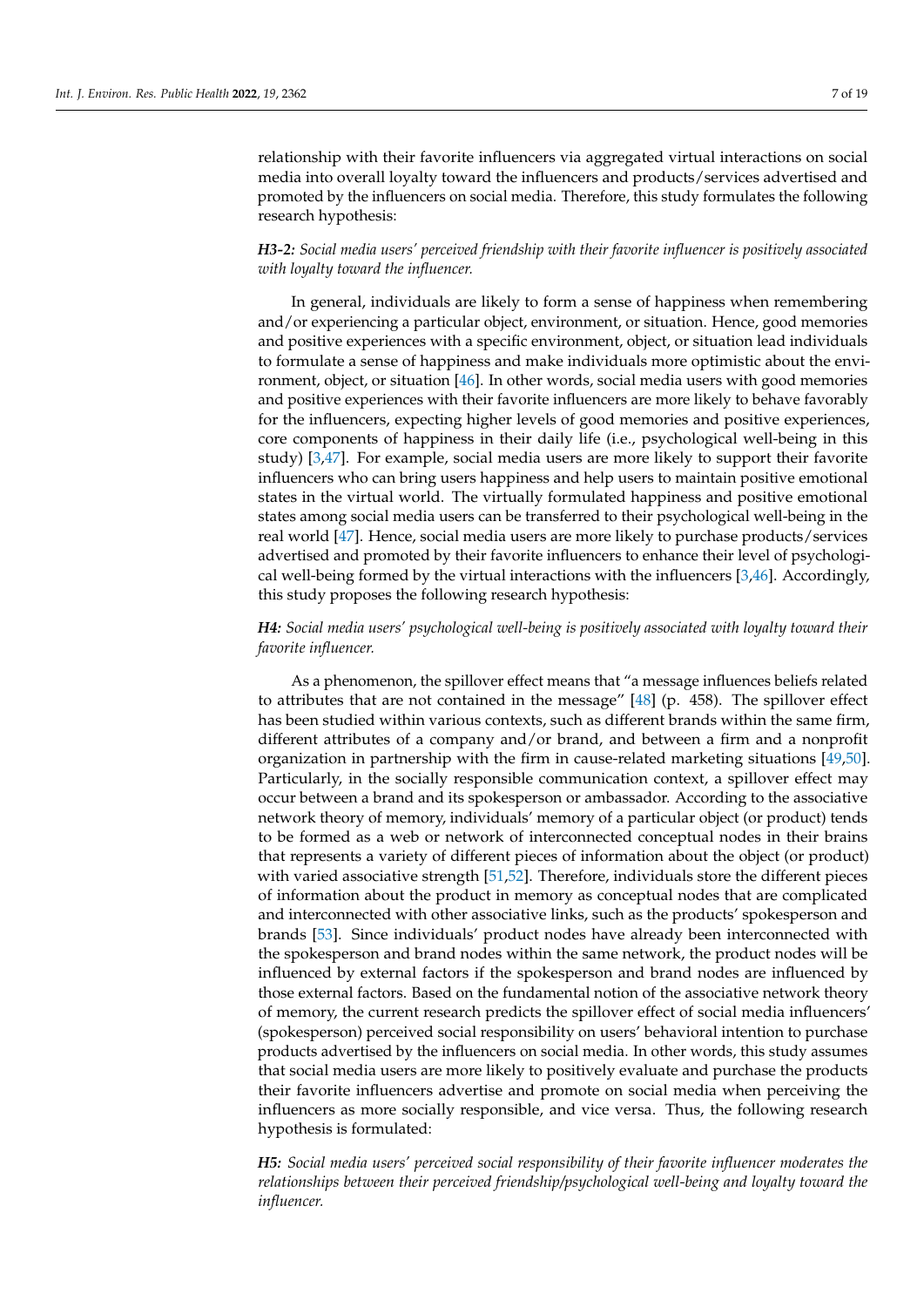### **3. Method**

### *3.1. Data Collection*

In this study, the unit of analysis was social media users in the United States subscribing to their favorite social media influencers' pages via YouTube or following the influencers via Facebook, Instagram, or Twitter. These social media platforms were specifically chosen because a majority of Americans have commonly used YouTube (81%), Facebook (69%), Instagram (40%), and Twitter (23%) according to the "Survey of U.S. adults conducted from 25 January to 8 February 2021." The first page of the questionnaire addressed a brief description of a social media influencer to help the participants to understand the study context. To collect data from representative samples, the second page of the questionnaire provided the participants with two screening questions carefully reviewed by the authors: (1) Who is your favorite social media influencer? (i.e., the participants' responses to this question were carefully checked by the authors by searching for the addressed names of social media influencers on Google; based on the social media influencers-related information on Google, the authors could double-check whether the influencers addressed by the participants were playing a role as social media influencers conceptually well-aligned with the definition of social media influencers in this study); and (2) Please write two main reasons why you like the social media influencer (the participants with simple answers, such as "I don't know" or "None," were removed during the authors' data purification process). The second question was also designed to arouse the participants' cognition of their addressed social media influencer before responding to the next questions. The authors posted the online survey link on Amazon's Mechanical Turk in the second week of May 2021 until the recommended number of participants was met for multivariate analyses to confirm reliabilities/validities (i.e., confirmatory factor analysis) and test the hypothesized associations among the variables in this study (i.e., structural equation modeling) (*N* = 388). The demographic characteristics of the participants in this study used for data analyses are indicated in Table [1.](#page-8-0)

|                                                                                 | Demographic Variables            |     | Percent (%) |
|---------------------------------------------------------------------------------|----------------------------------|-----|-------------|
|                                                                                 | Female                           | 265 | 69.6%       |
| Gender                                                                          | Male                             | 116 | 30.4%       |
|                                                                                 | 20s                              | 267 | 70.1%       |
| Age                                                                             | 30s                              | 98  | 25.7%       |
|                                                                                 | 40s                              | 16  | 4.2%        |
|                                                                                 | Facebook                         | 103 | 20.7%       |
|                                                                                 | Twitter                          | 29  | 7.6%        |
| The most-used social media platform to<br>interact with the favorite influencer | Instagram                        | 101 | 26.5%       |
|                                                                                 | YouTube                          | 136 | 36.5%       |
|                                                                                 | Others                           | 12  | 2.4%        |
| Education                                                                       | High school                      | 78  | 20.4%       |
|                                                                                 | College or university degree     | 270 | 70.9%       |
|                                                                                 | Graduate degree                  | 33  | 8.7%        |
|                                                                                 | Self-employed                    | 65  | 17.1%       |
|                                                                                 | Employed                         | 96  | 25.2%       |
|                                                                                 | Out of work and looking for work | 33  | 8.7%        |
| Vocation                                                                        | Homemaker                        | 60  | 15.7%       |
|                                                                                 | Student                          | 97  | 25.5%       |
|                                                                                 | Military                         | 21  | 5.5%        |
|                                                                                 | Other                            | 9   | 2.3%        |
|                                                                                 | Less than 2 h                    | 30  | 7.9%        |
| The amount of time spent on social media                                        | Between 2 and 4 h                | 190 | 49.9%       |
| per day                                                                         | More than 5 h                    | 161 | 42.3%       |

<span id="page-8-0"></span>**Table 1.** Demographic analysis of respondents.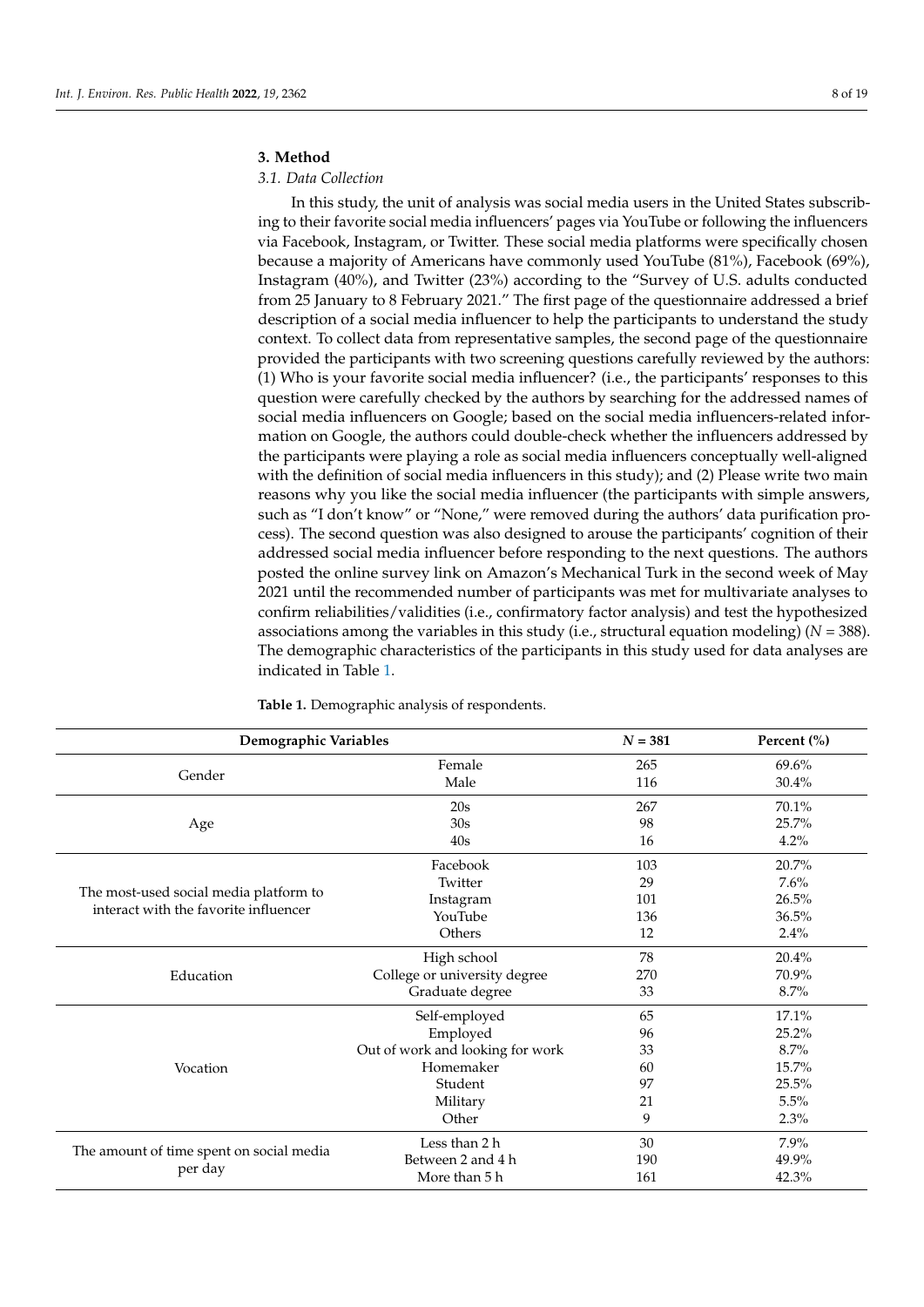# *3.2. Measures*

The authors adapted and revised multiple items to measure language similarity, interest similarity, interaction frequency, self-disclosure, perceived friendship, psychological well-being, loyalty, and perceived social responsibility of social media influencers. The authors invited two professionals to review the revised items and operationalizations of all constructs before conducting a pilot test. Next, the authors conducted a pilot test with 50 undergraduates at a public university in the United States, resulting in minor changes in the wording of some items and overall flow of the questionnaire, and then finalized the questionnaire. The participants were asked to respond to all questions with a 7-point Likert scale anchored by "1 = strongly disagree" and "7 = strongly agree" except for demographic characteristics. This study referred to the works of Su et al. [\[9\]](#page-17-8) and Kim and Kim [\[3\]](#page-17-2) to measure social media influencer attributes, consisting of language similarity (four items), interest similarity (three items), interaction frequency (four items), and self-disclosure (five items). Second, this study measured social media users' perceived friendship with seven items from the work of Yim, Tse, and Chan [\[54\]](#page-19-5). Third, to measure psychological well-being, four items were adapted and revised from the work of Lee [\[55\]](#page-19-6). Fourth, the perceived social responsibility of influencers was measured with three items from Liu, Wong, Rongwei, and Tseng [\[56\]](#page-19-7) (e.g., (1) "My favorite social media influencer supports nonprofit organizations working in socially problematic areas"; (2) "My favorite social media influencer contributes to campaigns and projects that promote the well-being of the society"; and (3) "My favorite social media influencer attempts to create a better life for others in need"). Lastly, this study operationalized loyalty with four items based on the work of Kim and Kim [\[57\]](#page-19-8). To avoid any issue with common method bias, the authors randomly ordered the survey items by employing a procedural remedy suggested by Podsakoff, MacKenzie, and Podsakoff [\[58\]](#page-19-9).

# **4. Empirical Findings**

#### *4.1. Tests of Reliabilities and Validities*

To test the reliabilities and validities of all measures, the authors used the two-step approach proposed by Anderson and Gerbing [\[59\]](#page-19-10). before empirically testing the research hypotheses through structural equation modeling. As the first step, with SPSS 28.0, the authors conducted reliability analysis by estimating Cronbach alpha coefficients of all variables measured with multiple items. As indicated in Table [2,](#page-10-0) all variables' alpha coefficients were greater than the value of 0.70, which is generally acceptable in the social science fields [\[60\]](#page-19-11).

As the second step, with AMOS 28.0, the authors performed a confirmatory factor analysis to rigorously test the validities of all measures. To maintain the level of convergent validity, one of the items with less than 0.50 of the standardized regression weight, measuring the perceived friendship construct, was removed. The estimated fit indices of the measurement model were overall acceptable to proceed with tests of validities:  $\chi^2$  = 859.075, degree of freedom = 353 (the normed  $\chi^2$  = 2.434),  $p$  < 0.001, RMSEA = 0.061, IFI =  $0.915$ , TLI =  $0.901$ , and CFI =  $0.914$  [\[61\]](#page-19-12). Table [2](#page-10-0) indicates that all standardized regression weights and critical ratios of all items exceeded 0.50 and were statistically significant (*p* < 0.001), respectively, confirming the convergent validities of all measures. In addition, the authors estimated the composite construct reliabilities of all constructs based on the empirical findings of the confirmatory factor analysis, signifying convergent validities because the values were greater than 0.70 [\[61\]](#page-19-12) (see Table [3\)](#page-11-0).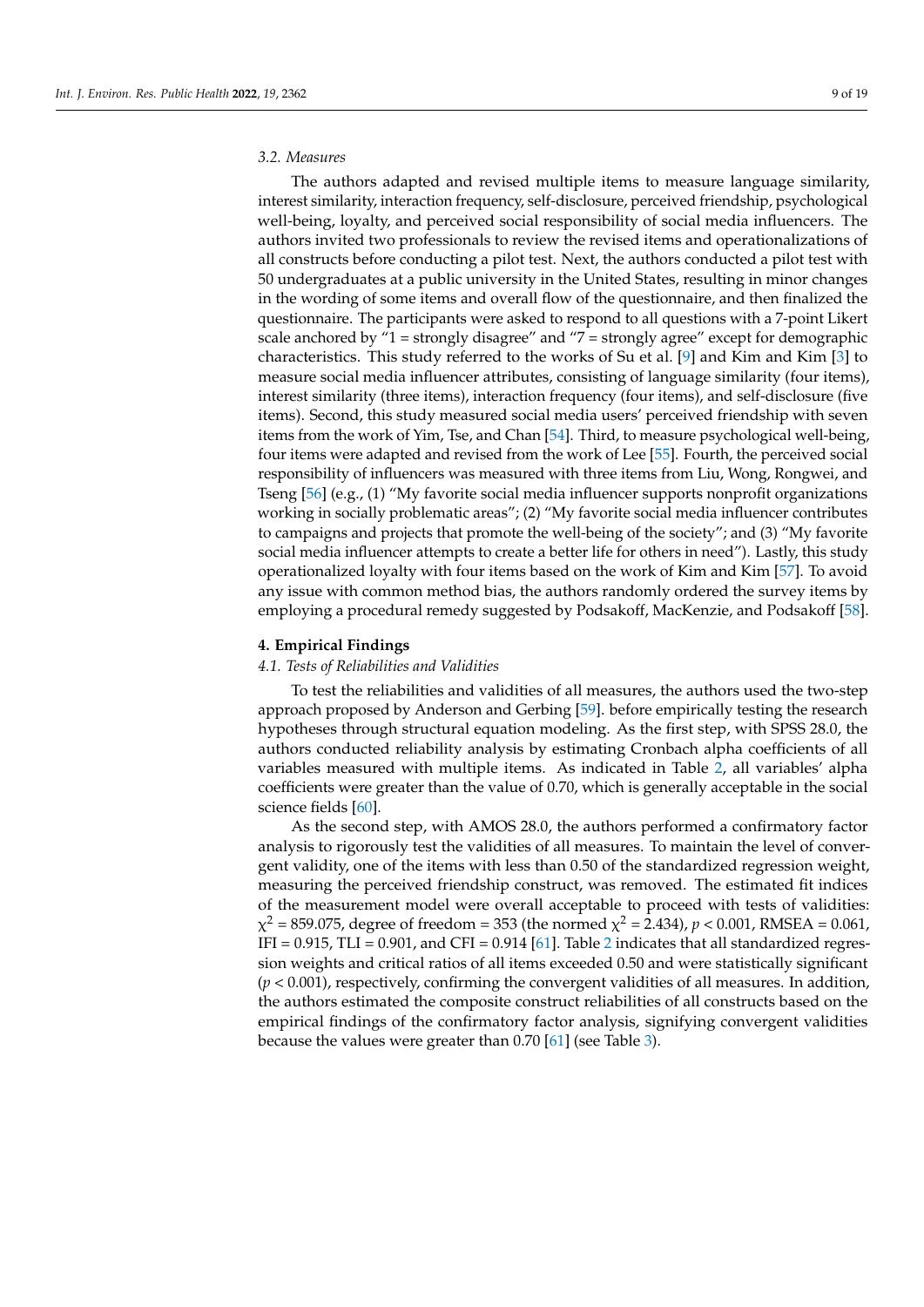l.

| <b>Constructs and Items</b>                                                                                                                                                                       | <b>Standardized Regression Weight</b> | <b>Critical Ratio</b> |
|---------------------------------------------------------------------------------------------------------------------------------------------------------------------------------------------------|---------------------------------------|-----------------------|
| Language similarity ( $\alpha$ = 0.820)<br>My favorite social media influencer uses a similar communication<br>style (language, phrases, terms, etc.) as me on the social<br>networking pages.    | 0.632                                 | Fixed                 |
| My favorite social media influencer communicates in a way similar<br>to how I talk with my friends on social networking pages.                                                                    | 0.577                                 | 14.921                |
| There is no big difference between the communication styles used<br>by me and my favorite social media influencer on social<br>networking pages.                                                  | 0.796                                 | 11.372                |
| I like the communication style used by my favorite social media<br>influencer on social networking pages.                                                                                         | 0.720                                 | 10.802                |
| Interest similarity ( $\alpha$ = 0.762)<br>I am interested in what my favorite social media influencer talks<br>about on social networking pages.                                                 | 0.821                                 | Fixed                 |
| My favorite social media influencer shares similar interests as I do<br>while communicating on social networking pages.                                                                           | 0.559                                 | 10.984                |
| I like the content of messages posted by my favorite social media<br>influencer on the social networking pages.                                                                                   | 0.832                                 | 17.709                |
| Interaction frequency ( $\alpha$ = 0.793)<br>How often do you view the messages (e.g., text, picture, or video)<br>posted by your favorite social media influencer on social<br>networking pages? | 0.735                                 | Fixed                 |
| How often do you click "like" for the messages posted by your<br>favorite social media influencer on social networking pages?                                                                     | 0.784                                 | 14.335                |
| How often do you comment on the messages posted by your<br>favorite social media influencer on social networking pages?                                                                           | 0.612                                 | 11.216                |
| How often do you share the messages posted by your favorite<br>social media influencer on social networking pages?                                                                                | 0.738                                 | 13.522                |
| Self-disclosure ( $\alpha$ = 0.814)<br>My favorite social media influencer voluntarily shares personal<br>facts with followers on social networking pages.                                        | 0.621                                 | Fixed                 |
| My favorite social media influencer is open about his or her feelings<br>to followers on social networking pages.                                                                                 | 0.557                                 | 11.150                |
| My favorite social media influencer is quite open about his/herself<br>to followers on social networking pages.                                                                                   | 0.819                                 | 12.267                |
| My favorite social media influencer reveals a lot of facts about<br>his/herself on social networking pages.                                                                                       | 0.622                                 | 10.084                |
| My favorite social media influencer says much about his/herself on<br>social networking pages.                                                                                                    | 0.785                                 | 11.954                |
| Psychological well-being ( $\alpha$ = 0.823)<br>My favorite social media influencer's pages satisfy my<br>overall needs.                                                                          | 0.813                                 | Fixed                 |
| My favorite social media influencer's pages play a very important<br>role in my social well-being.                                                                                                | 0.848                                 | 16.668                |
| My favorite social media influencer's pages play a very important<br>role in my leisure well-being.                                                                                               | 0.709                                 | 14.073                |
| Loyalty ( $\alpha$ = 0.768)<br>I intend to purchase products associated with my favorite social<br>media influencer.                                                                              | 0.643                                 | Fixed                 |
| I make an effort to search for my shopping needs related to my<br>favorite social media influencer.                                                                                               | 0.542                                 | 9.117                 |
| I encourage friends and relatives to shop for products related to my<br>favorite social media influencer.                                                                                         | 0.819                                 | 12.527                |
| I say positive things about my favorite social media influencer<br>to others.                                                                                                                     | 0.780                                 | 12.170                |

# <span id="page-10-0"></span>**Table 2.** Results of confirmatory factor analysis for items.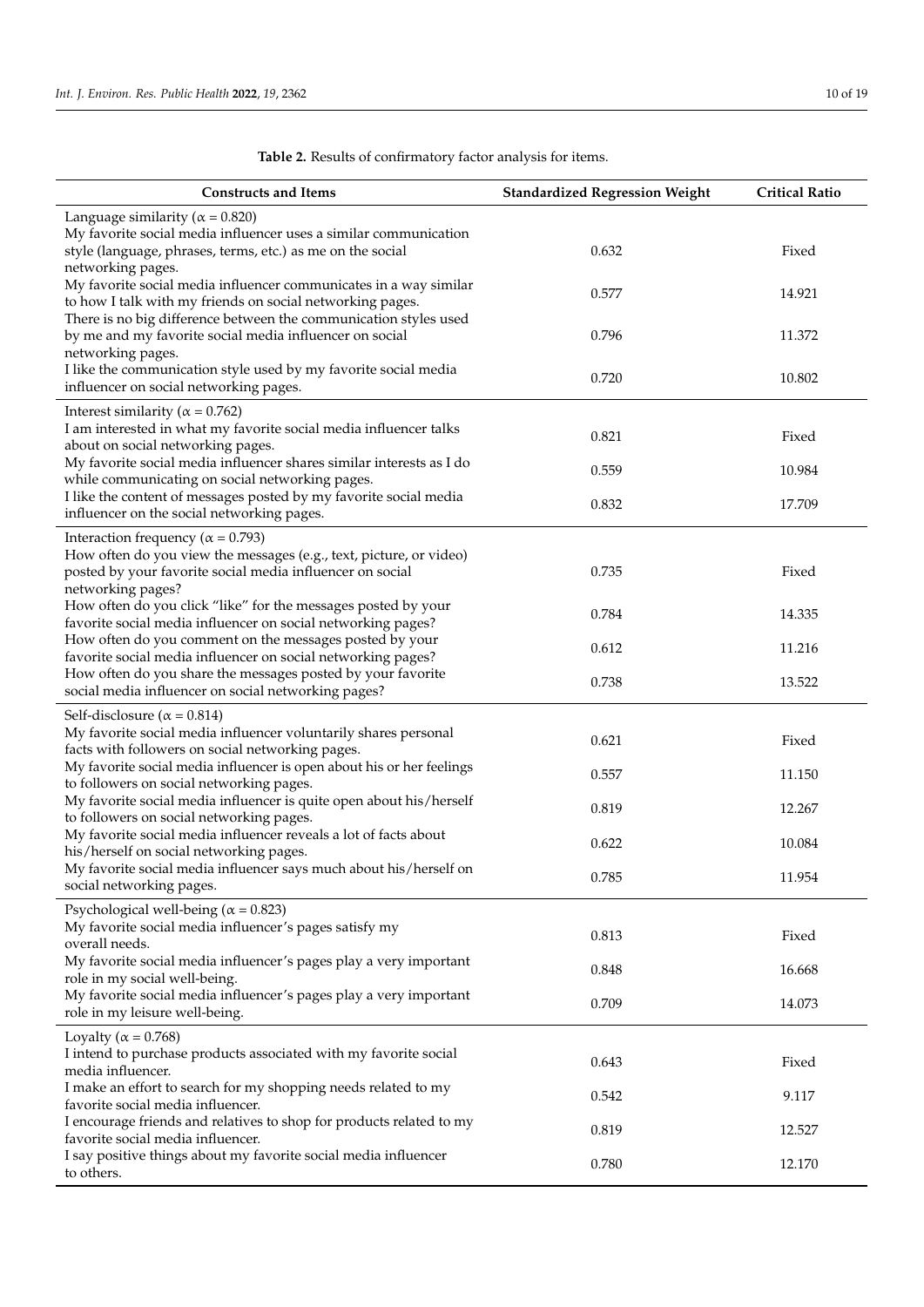The authors tested the discriminant validities of all constructs according to the recommendation of Fornell and Larcker [\[62\]](#page-19-13). First, the respective average variance extracted values were estimated based on the standardized regression weights of all items of each construct (see Table [3\)](#page-11-0). Second, the authors conducted correlation analyses and compared the squared correlation coefficients of two constructs to the average extracted variance extracted values of each construct. In this case, the squared correlation coefficients of two constructs should not exceed the respective average variance extracted values of each construct to signify the discriminant validities of the two constructs. As demonstrated in Table [3,](#page-11-0) the average variance extracted values of all constructs were greater than the squared correlation coefficients, confirming the discriminant validities of all constructs used in this study.

<span id="page-11-0"></span>**Table 3.** Construct intercorrelations (*Φ*), mean, SD (standard deviation), AVE (average variance extracted), and CCR (composite construct reliability).

|                             |           | $\mathbf{2}$ | 3         | 4         | 5         | 6          |       |
|-----------------------------|-----------|--------------|-----------|-----------|-----------|------------|-------|
| 1. Language similarity      |           |              |           |           |           |            |       |
| 2. Interest similarity      | $0.495**$ |              |           |           |           |            |       |
| 3. Interaction frequency    | $0.542**$ | $0.682**$    |           |           |           |            |       |
| 4. Self-disclosure          | $0.434**$ | $0.620**$    | $0.632**$ |           |           |            |       |
| 5. Perceived friendship     | $0.526**$ | $0.569**$    | $0.501**$ | $0.582**$ |           |            |       |
| 6. Psychological well-being | $0.309**$ | $0.463**$    | $0.390**$ | $0.477**$ | $0.507**$ |            |       |
| 7. Loyalty                  | $0.347**$ | $0.491**$    | $0.437**$ | $0.533**$ | $0.591**$ | $0.564$ ** |       |
| Mean                        | 4.683     | 5.782        | 5.550     | 5.701     | 5.330     | 5.549      | 5.808 |
| SD.                         | 1.327     | 1.059        | 1.040     | 1.012     | 1.246     | 1.318      | 1.160 |
| <b>AVE</b>                  | 0.471     | 0.560        | 0.519     | 0.474     | 0.536     | 0.628      | 0.497 |
| <b>CCR</b>                  | 0.778     | 0.787        | 0.810     | 0.815     | 0.873     | 0.834      | 0.794 |
|                             |           |              |           |           |           |            |       |

 $* p < 0.05$ ,  $* p < 0.01$ .

Lastly, the authors conducted Harman's one-factor test as a statistical remedy to check whether the procedural remedy used during the questionnaire development process controlled common method bias [\[58\]](#page-19-9). The measurement model's  $\chi^2$  and degree of freedom values were 859.075 and 353 (the normed  $\chi^2$  = 2.434), whereas a one-factor model's  $\chi^2$ and degree of freedom values were 2366.695 and 377 (the normed  $\chi^2$  = 6.278), respectively. Because the normed  $\chi^2$  value of the measurement model was significantly better than that of the one-factor model (i.e., the measurement model has a higher level of factor-explanation power than that of the one-factor model), it was confirmed that the procedural remedy used in this study controlled common method bias well.

#### *4.2. Tests of Research Hypotheses*

With AMOS 28.0, the structural equation modeling approach was used to empirically test the research hypotheses based on maximum likelihood estimates of each path (see Figure [1\)](#page-12-0). Compared to other multivariate techniques that investigate only a single relationship at a time, structural equation modeling enables scholars to examine the interrelationships among multiple independent variables, mediators, and dependent variables via one comprehensive technique, testing an entire theory with all possible variables [\[61\]](#page-19-12). Hence, the structural equation modeling approach was used by the authors because it would help test the key theoretical associations in the parasocial interaction, the selfcongruity, and the psychological well-being theories through one comprehensive technique. The fit indices of the proposed model were acceptable to interpret the empirical findings in the social science fields:  $\chi^2$  = 887.539, degree of freedom = 357 (the normed  $\chi^2$  = 2.486), *p* < 0.001, RMSEA = 0.063, IFI = 0.911, TLI = 0.898, and CFI = 0.910 [\[61\]](#page-19-12).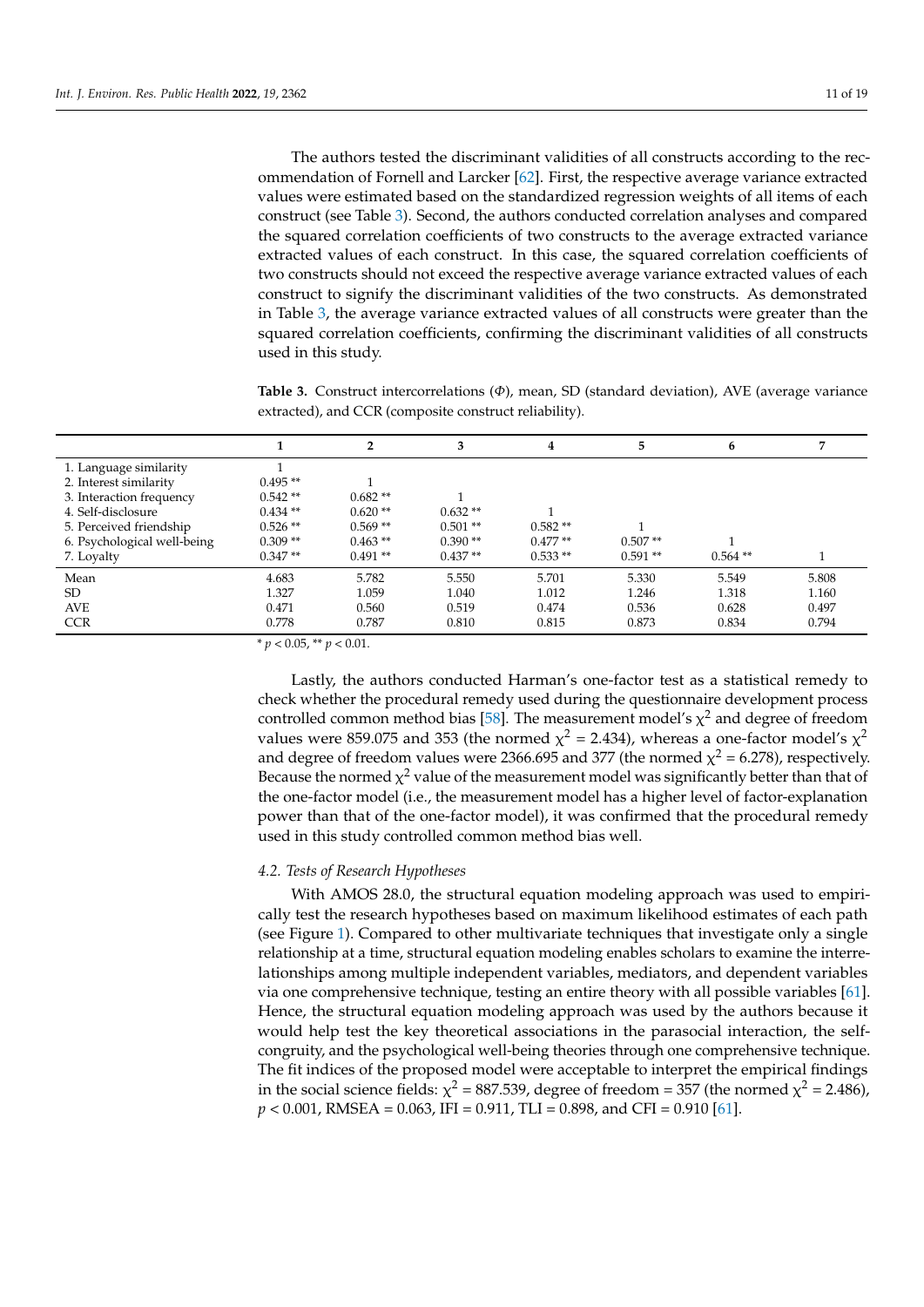<span id="page-12-0"></span>

**Figure 1.** Estimates of structural equation modeling.\*\*  $p < 0.01$ , \*  $p < 0.05$ . Note. Standardized regression weight (critical ratio), solid line: significant path, dotted line: insignificant path.

First, H1 speculated that social media users' perceptions of digital attributes of their favorite influencer have positive influences on perceived friendship with the influencer. The empirical findings addressed that users' perceived friendship with their social media influencer was significantly affected by their perceptions of language similarity in communication with the influencer (standardized regression weight  $= 0.464$ , critical ratio  $= 5.758$ ,  $p < 0.01$ ), interest similar to the influencer (standardized regression weight =  $0.298$ , critical ratio = 2.332, *p* < 0.05), and self-disclosure of influencer-related information (standardized regression weight =  $0.320$ , critical ratio =  $3.191$ ,  $p < 0.01$ ), but not by interaction frequency (standardized regression weight =  $-0.182$ , critical ratio =  $-1.448$ , n.s.), supporting H1-1, H1-2, and H1-4. Second, H2 addressed that social media users' perceptions of digital attributes of their favorite influencer have positive effects on psychological well-being. The empirical results indicated that users' psychological well-being was not significantly influenced by their perceptions of language similarity in communication with the influencer (standardized regression weight = −0.039, critical ratio = −0.397, n.s.), interest similar to the influencer (standardized regression weight =  $0.210$ , critical ratio =  $1.404$ , n.s.), interaction frequency with the influencer (standardized regression weight = −0.046, critical ratio =  $-0.315$ , n.s.), and influencer-related information (standardized regression weight = 0.224, critical ratio = 1.896, n.s.), not supporting H2-1, H2-2, H2-3, and H2-4. From a statistical perspective, the possible reason for the insignificant paths from social media influencer attributes to psychological well-being was the relative powers between paths. Specifically, the empirical results of the correlation analysis indicated significant associations between four social media influencer attributes and psychological well-being (i.e., 0.309 0.463, 0.390, and 0.477, *p* < 0.01). However, the respective impacts of social media influencer attributes on perceived friendship were much stronger than the respective influences of social media influencer attributes on psychological well-being, making the paths from social media influencer attributes to psychological well-being weak and insignificant [\[61\]](#page-19-12). Instead, social media influencer attributes can increase the level of social media users' psychological well-being only via perceived friendship due to the relative power between the social media influencer attributes and perceived friendship/psychological well-being constructs (see Table [4\)](#page-13-0). Third, H3 is related to the positive associations between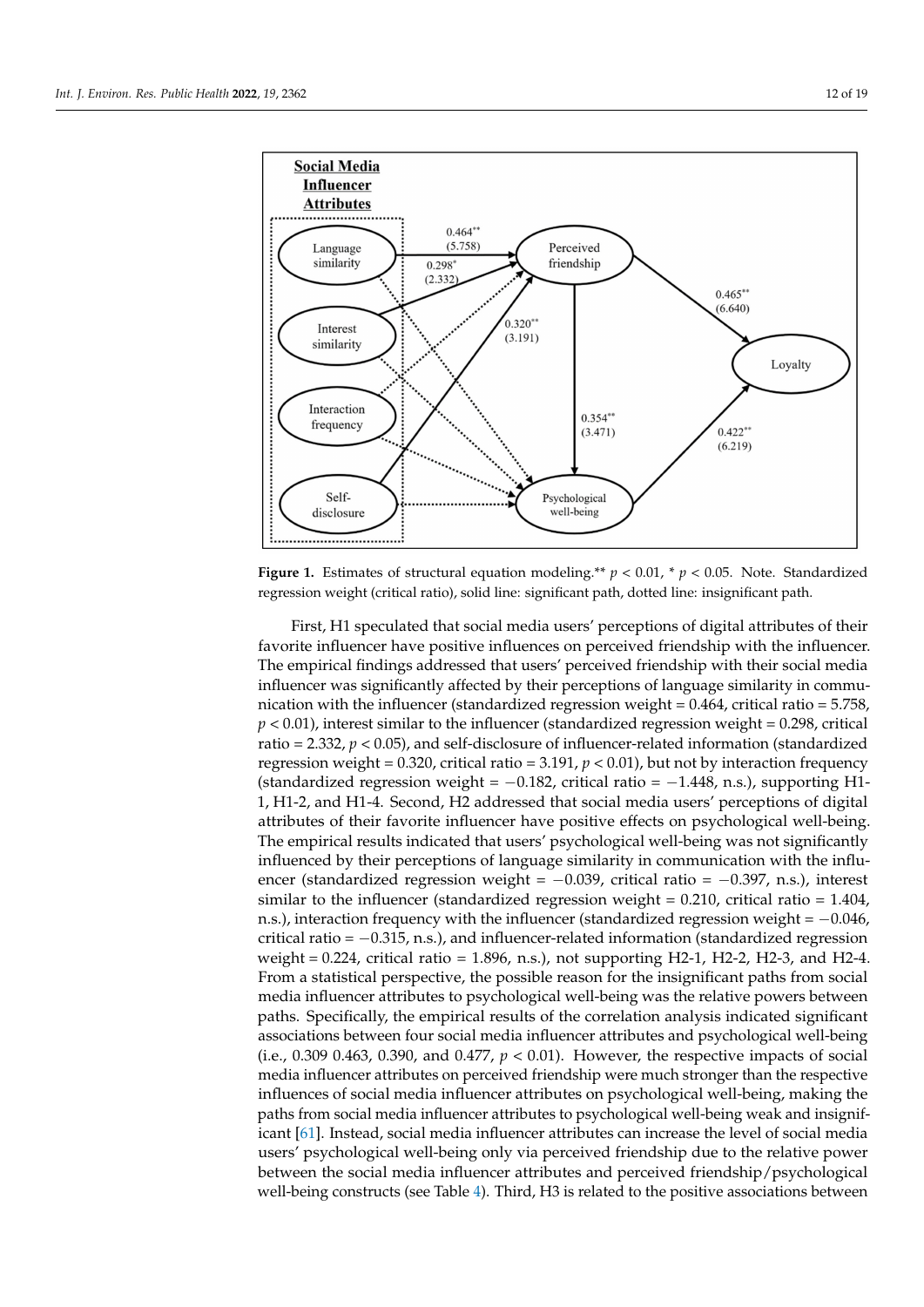perceived friendship and psychological well-being/loyalty. Users' perceived friendship with their favorite social media influencer had significant effects on their psychological well-being (standardized regression weight = 0.354, critical ratio = 3.471, *p* < 0.01) and loyalty toward the influencer (standardized regression weight = 0.465, critical ratio = 6.640, *p* < 0.01), supporting H3-1 and H3-2. Lastly, H4 is associated with the positive relationship between psychological well-being and loyalty. Users' psychological well-being had a significant impact on loyalty toward their favorite social media influencer (standardized regression weight =  $0.422$ , critical ratio =  $6.219$ ,  $p < 0.01$ ), supporting H4 (see Table [4\)](#page-13-0).

<span id="page-13-0"></span>**Table 4.** Standardized structural estimates.

|        | Path                                                        | <b>Standardized Regression Weight</b>          | <b>Standardized Error</b>                                  | Critical<br>Ratio |  |
|--------|-------------------------------------------------------------|------------------------------------------------|------------------------------------------------------------|-------------------|--|
| $H1-1$ | Language similarity $\rightarrow$ Perceived friendship      | 0.464                                          | 0.086                                                      | $5.758**$         |  |
| $H1-2$ | Interest similarity->Perceived friendship                   | 0.298                                          | 0.149                                                      | $2.332*$          |  |
| $H1-3$ | Interaction frequency→Perceived friendship                  | $-0.182$                                       | 0.168                                                      | $-1.448$          |  |
| $H1-4$ | Self-disclosure→Perceived friendship                        | 0.320                                          | 0.119                                                      | $3.191**$         |  |
| $H2-1$ | Language similarity→Psychological well-being                | $-0.039$                                       | 0.104                                                      | $-0.397$          |  |
| $H2-2$ | Interest similarity->Psychological well-being               | 0.210                                          | 0.172                                                      | 1.404             |  |
| $H2-3$ | Interaction frequency→Psychological well-being              | $-0.046$                                       | 0.191                                                      | $-0.315$          |  |
| $H2-4$ | Self-disclosure $\rightarrow$ Psychological well-being      | 0.224                                          | 0.138                                                      | 1.896             |  |
| $H3-1$ | Perceived friendship→Psychological well-being               | 0.354                                          | 0.101                                                      | $3.471**$         |  |
| $H3-2$ | Perceived friendship->Loyalty                               | 0.465                                          | 0.049                                                      | $6.640**$         |  |
| H4     | Psychological well-being→Loyalty                            | 0.422                                          | 0.048                                                      | $6.219**$         |  |
|        | <b>Indirect Path</b>                                        | <b>Standardized Indirect</b><br><b>Effects</b> | 95%<br><b>Bootstrapping Confidence</b><br><b>Intervals</b> | p-Value           |  |
|        | Language similarity $\rightarrow$ Psychological well-being  | 0.165                                          | $0.063 - 0.292$                                            | 0.004             |  |
|        | Interest similarity->Psychological well-being               | 0.106                                          | $0.014 - 0.259$                                            | 0.020             |  |
|        | Interaction frequency->Psychological well-being             | $-0.065$                                       | $-0.229 - 0.013$                                           | 0.085             |  |
|        | Self-disclosure $\rightarrow$ Psychological well-being      | 0.114                                          | $0.032 - 0.230$                                            | 0.033             |  |
|        | <b>Endogenous Variables</b>                                 | SMC(R <sup>2</sup> )                           |                                                            |                   |  |
|        | Perceived friendship<br>Psychological well-being<br>Loyalty | 0.642<br>0.421<br>0.629                        |                                                            |                   |  |

\* *p* < 0.05, \*\* *p* < 0.01.

To test H5 (the moderating role of the perceived social responsibility of influencers in the relationship between users' perceived friendship with the influencer/psychological well-being and loyalty toward the influencer), this study used a chi-squared difference test via a multigroup analysis with AMOS 28.0 (i.e., highly perceived social responsibility of influencer group  $(N = 203)$  vs. lowly perceived social responsibility of influencer group (*N* = 178) based on the standard deviation (SD) split approach (−1 *SD* = low group and +1 *SD* = high group)) [\[63](#page-19-14)[,64\]](#page-19-15). The assumption of this approach is for "the denominated path to be equal across groups while the other, more general model allows this parameter to differ across groups" [\[65\]](#page-19-16) (p. 946). Thus, the denominated paths of two groups (i.e., high and low) were compared to the non-restricted corresponsive paths of two groups (i.e., high and low), estimating significant changes in the respective  $\chi^2$  values and degree of freedom values. The empirical findings found a significant difference in the path from users' psychological well-being to loyalty toward their favorite social media influencer (i.e., unconstrained model:  $\chi^2$  = 1294.862 and degree of freedom = 714 vs. constrained model:  $\chi^2$  = 1298.335 and degree of freedom = 715;  $\chi^2$  difference = 3.473, *p* < 0.10): low group (standardized regression weight = 0.353, critical ratio = 3.772, *p* < 0.01) vs. high group (standardized regression weight = 0.549, critical ratio = 5.189, *p* < 0.01), partially supporting H5. This empirical result could be interpreted that the influence of users' psychological well-being on loyalty toward their favorite social media influencer would be stronger when users perceive the influencer as being more socially responsible.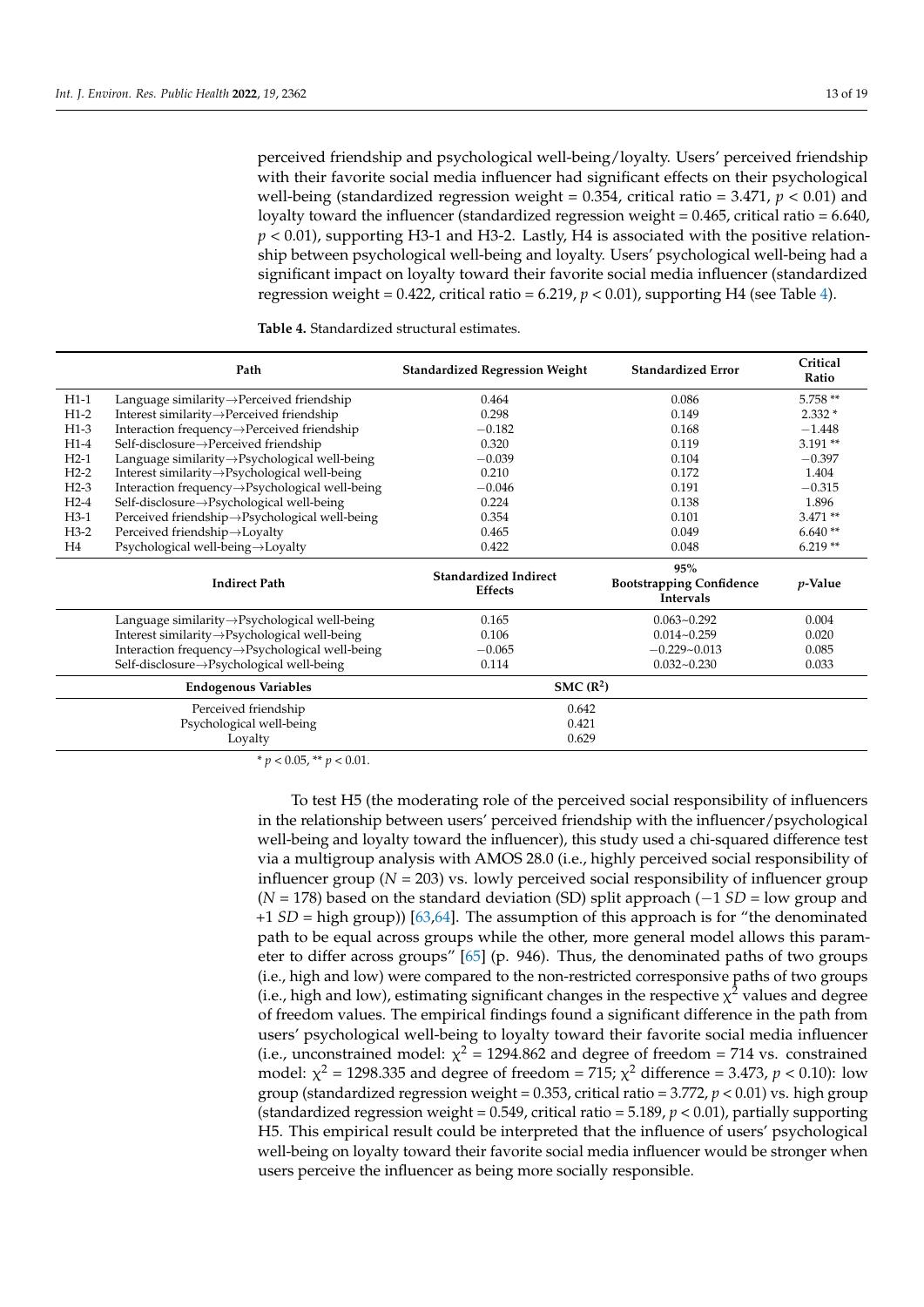# **5. Discussion**

As one of the theoretical contributions to the existing literature on psychological wellbeing, this study expands the parasocial interaction theory by considering social media users' psychological well-being as a new outcome of the digital attributes of social media influencers rather than influencer-focused variables, such as trust toward and identification with the influencer [\[24](#page-18-6)[,32](#page-18-14)[,57](#page-19-8)[,66](#page-19-17)[,67\]](#page-19-18). In other words, prior research in this field focused primarily on the perspectives of influencer-focused or brand-focused benefits [\[34,](#page-18-16)[66,](#page-19-17)[67\]](#page-19-18). The approach of previous empirical research did not consider social media users' basic motivations for consuming digital content, such as enhanced quality of life and psychological well-being in the real world [\[6](#page-17-5)[,7](#page-17-6)[,30](#page-18-12)[,40\]](#page-18-22). However, this study revealed that the parasocial interaction between social media users and influencers in the virtual world (or on social media platforms) could be transferred to users' own psychological benefits, including perceived friendship and psychological well-being in the real world. In other words, the empirical results of this study addressed that the attributes of social media influencers could lead users to perceive that they have good friendships with the influencers although the attributes are digitalized on social media platforms, consequently resulting in the development of users' psychological well-being [\[68](#page-19-19)[,69\]](#page-19-20). As the technological features of social media platforms have developed, users will be more likely to actively interact with their favorite social media influencers, such as via the metaverse and virtual reality services, in order to be happier and more pleased in the real world [\[6](#page-17-5)[,40\]](#page-18-22). Therefore, this study proposes a new research avenue that psychological well-being could be one of the significant outcomes of digitalized social media influencer attributes (i.e., language similarity, interest similarity, and self-disclosure indirectly via perceived friendship) and perceived friendship between social media users and influencers according to the fundamental notion of the parasocial interaction theory.

As the second theoretical contribution to the extant literature, this study considered the moderating role of users' perceived social responsibility of social media influencers in the context of social media influencer marketing, compared to previous research that focused on users' perceived social responsibilities of a brand or company that has a partnership with a social media influencer [\[13,](#page-17-12)[68\]](#page-19-19). The approach of previous research on social media has overlooked the important role of influencers in advertising and promoting brands/products through influencers' digital content on social media platforms [\[11](#page-17-10)[,35](#page-18-17)[,42\]](#page-18-24). The empirical findings of the current study found that users' perceived social responsibility of their favorite social media influencers moderated the relationship between their psychological well-being and loyalty toward the influencers. In other words, as a digitalized spokesperson or a brand ambassador [\[7](#page-17-6)[,50\]](#page-19-1), the social responsibilities and values of social media influencers are as important as those of the brand and/or product. More seriously, prior research has indicated that social media influencers' socially unacceptable scandals could generate the spillover effect on a brand and/or a product in partnership with the influencer [\[10](#page-17-9)[,50\]](#page-19-1). Although previous empirical studies focused on social media influencers as a new digital marketing channel, they did not consider the socially responsible aspects of social media influencers mainly by emphasizing the socially and environmentally responsible aspects of a brand and a product in the consumer's decision-making process [\[11,](#page-17-10)[68\]](#page-19-19). By reflecting the ongoing issues with social media influencers' socially unacceptable scandals, this study discovered that the path from users' psychological well-being to loyalty toward their favorite social media influencers and products advertised by the influencers could be weakened if the users perceive the influencers as less socially responsible. Therefore, this study proposes new insights on social media influencer marketing and corporate social responsibility by emphasizing the important role of social media influencers' social responsibilities and values in developing users' loyalty toward the influencers and brands/products.

From a managerial perspective, social media influencers should enhance users' perceived friendship with the influencers and psychological well-being, leading users to be more loyal toward the influencers and brands/products promoted by the influencers.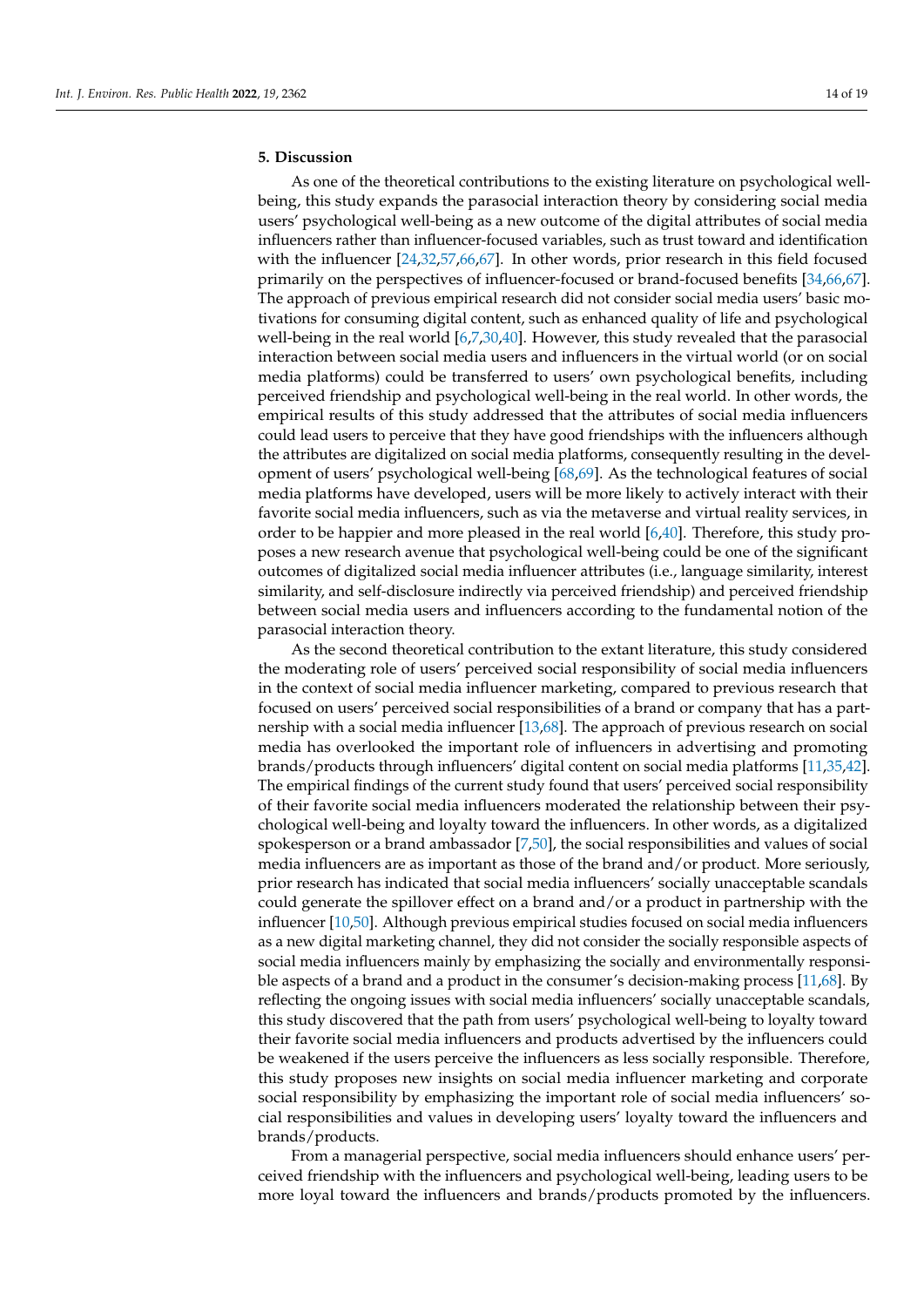Although companies have strategic partnerships with social media influencers as new marketing channels or invest in the production of the influencers' digital content as a viral marketing strategy, companies and influencers need to think about how to develop good friendships with social media users and how to make them happy via their digital attributes, leading users to purchase products/services advertised by the influencers. Above all, however, users perceive their favorite social media influencers as close friends, resulting in higher levels of users' psychological well-being and loyalty. The empirical results of the current research found that users' perceived friendships with their favorite social media influencers were enhanced by higher levels of perceived language similarity, interest similarity, and self-disclosure.

First, social media influencers should actively use social media tools, such as comments, posts, and messages, to indicate their communication style. By clearly indicating their communication style, social media influencers may make users unconsciously follow their communication style, leading users to perceive a high level of language similarity with the influencers. In addition, social media influencers may be able to use voice communication tools to directly communicate with users and follow users' communication styles during live streams or via digital content. This effort enables users to increase the level of their perceived language similarity with their favorite social media influencers, leading users to perceive the influencers as close friends in the real world. The formation of perceived friendship with social media influencers via digital interactions results in higher levels of users' psychological well-being and increased loyalty toward the influencers and the products/services advertised and promoted by the influencers. Secondly, to enhance users' perceived interest similarity with their favorite social media influencers, an influencer needs to work with a company that has a partnership with the influencer by collaboratively designing and providing a virtual community on social media platforms that share a list of the influencer's current interests in the company's products/services and talks with users about those interests and products/services. In addition to developing a virtual community, the influencer can provide live streaming services sponsored by the company to actively interact with users regarding feelings and opinions about the company's interests and its products/services. This managerial recommendation means that influencers' social media pages and live broadcasts can be used as a vehicle for delivering their interests and exchanging feelings and opinions about interests with users. This effort leads users to feel like their favorite social media influencers have similar interests to theirs and will respond to their opinions and feelings about the interests and products/services, enhancing their perception of friendship with the influencers. Third, the empirical findings of this study indicate that social media users' perceived friendship would be enhanced by their favorite influencers' openness about themselves to users (e.g., personal facts and feelings). This means that social media users perceive their favorite influencers as close friends by knowing more about the influencers via digital content consumption. Hence, social media influencers need to share their real feelings/emotions and personal facts with users, acting as real friends, which in turn fosters influencer-user closeness. Fourth, this study confirmed the significant moderating role of users' perceived social responsibility of social media influencers in the relationship between users' psychological well-being and loyalty. When users perceive their favorite social media influencers as more socially responsible, the impact of psychological well-being on loyalty is significantly stronger. This empirical finding implies that users' evaluation of social responsibilities and values of social media influencers serves as an important component in the decision-making process (i.e., purchase behavior and positive word-of-mouth). Therefore, to strengthen the association between users' psychological well-being and loyalty toward their favorite social media influencers and products/services, influencers and companies need to design and implement socially responsible campaigns. For example, social media influencers get support from companies for the production of "the finding and helping people in need content" that donates money or products/services of companies for them. In addition, social media influencers may donate some portion of the money to nonprofit organizations or campaigns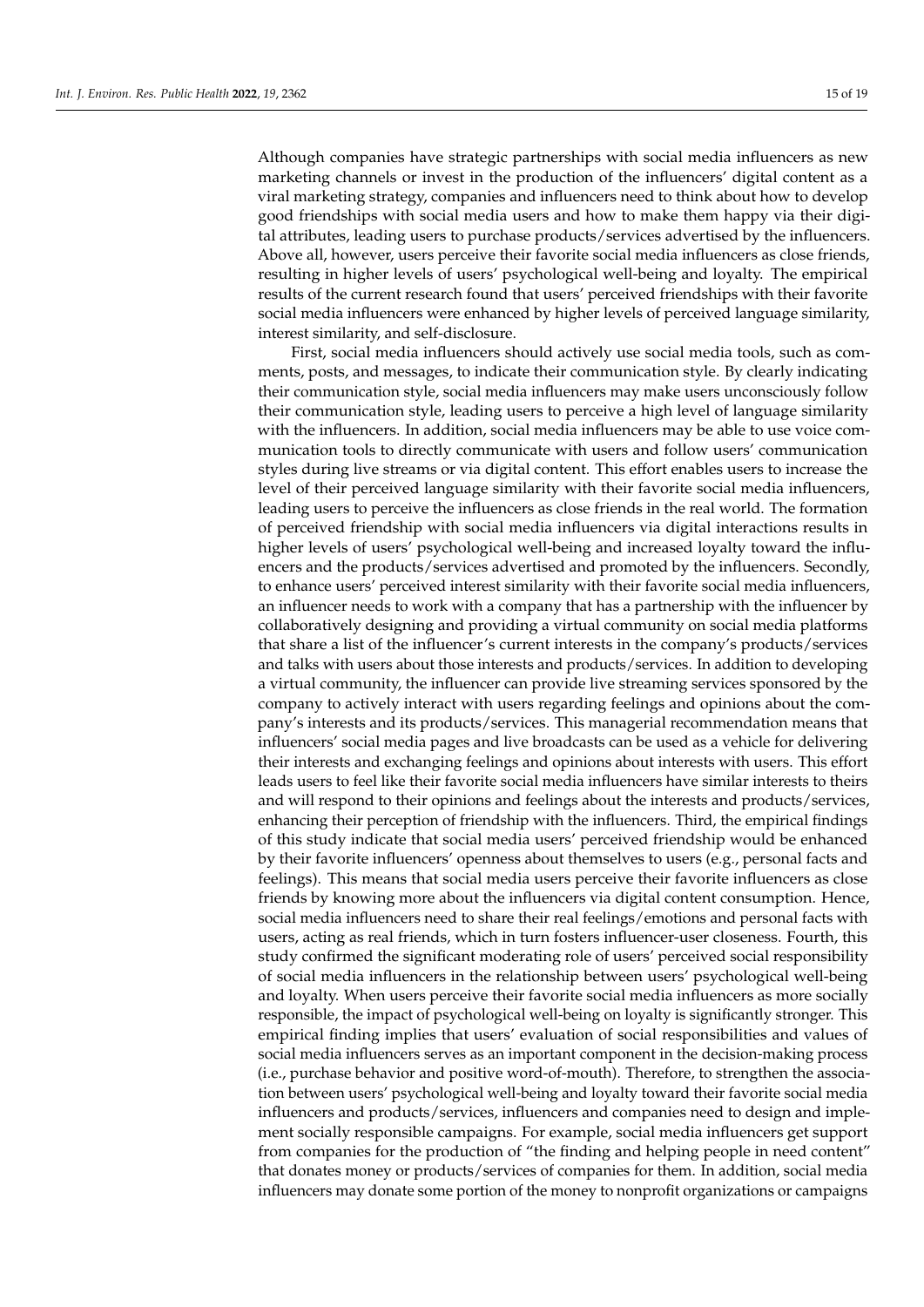if users purchase a company's products/services with the names of influencers. In this case, users feel like they are working with their favorite social media influencers for society together, just like a win-win situation. These collaborative efforts of social media users, influencers, and companies in the virtual world can generate positive effects on society in the real world.

# **6. Conclusions**

The main purpose of this study was to predict users' loyalty toward their favorite social media influencers from the perspectives of perceived friendship and psychological well-being, which were initially determined by social media influencer attributes, including perceived language similarity, interest similarity, interaction frequency, and self-disclosure. More importantly, this study found the significant moderating role of users' perceived social responsibility of their favorite social media influencers in the relationship between psychological well-being and loyalty toward the influencer. The empirical findings of this study proposed a new insight into social media influencer marketing, particularly within the context of strategic partnerships between a brand/product and social media influencers.

# **7. Limitations**

The first limitation of the current research is related to participants from different social media platforms. Specifically, this study collected data from social media users on various platforms, from Twitter (text-based social media) to YouTube (video-based social media). Each social media platform provides social media users with unique digital attributes which might have had different impacts on perceived friendship, psychological well-being, and loyalty toward their favorite influencers, depending on the social media platforms' services. Although there were no significant differences in the mean values of all constructs between social media platforms in this study, there is the possibility that different digital services of social media platforms serve as an important moderator. Therefore, future research should employ a mixed-method approach by conducting multiple in-depth interviews or focus group interviews with social media users from different platforms in order to compare differences in digital attributes, friendship, psychological well-being, and loyalty.

The second limitation is associated with this study's approach to the characteristics of social media influencers. This study focused primarily on the socially responsible aspects of social media influencers without consideration of other aspects, including types of influencers' digital content (e.g., food, health, or beauty), demographic characteristics (e.g., gender, education level, age, or race), and physical and psychological characteristics (e.g., physical attractiveness, personal values, or personality traits) [\[69\]](#page-19-20). The construct of perceived social responsibility of social media influencers might have been interactively influenced by various aspects of the influencers, including backgrounds and past histories of ethical scandals. Therefore, future research needs to better control various aspects of social media influencers by revealing the pure effect of perceived social responsibility of influencers on users' psychological well-being and loyalty. In addition, this study did not consider the moderating roles of social media users' demographic characteristics in the proposed model because the participant composition was skewed toward female and younger users. Thus, this study conducted independent *t*-tests and one-way ANOVAs to find the significant differences between demographic groups (e.g., female users vs. male users, 20s users vs. 30s users, Facebook users vs. YouTube users vs. Instagram users, and large amounts of time on a social media group vs. small amounts of time on a social media group) after randomly selecting 50 samples from each group. Although there were no significant differences between demographic groups in this study, future research should consider the roles of social media users' demographic characteristics along with their psychological characteristics, including personal values and personality traits [\[57\]](#page-19-8).

The third limitation of the current research is based on the classification of social media influencer attributes. This research identified and classified social media influencer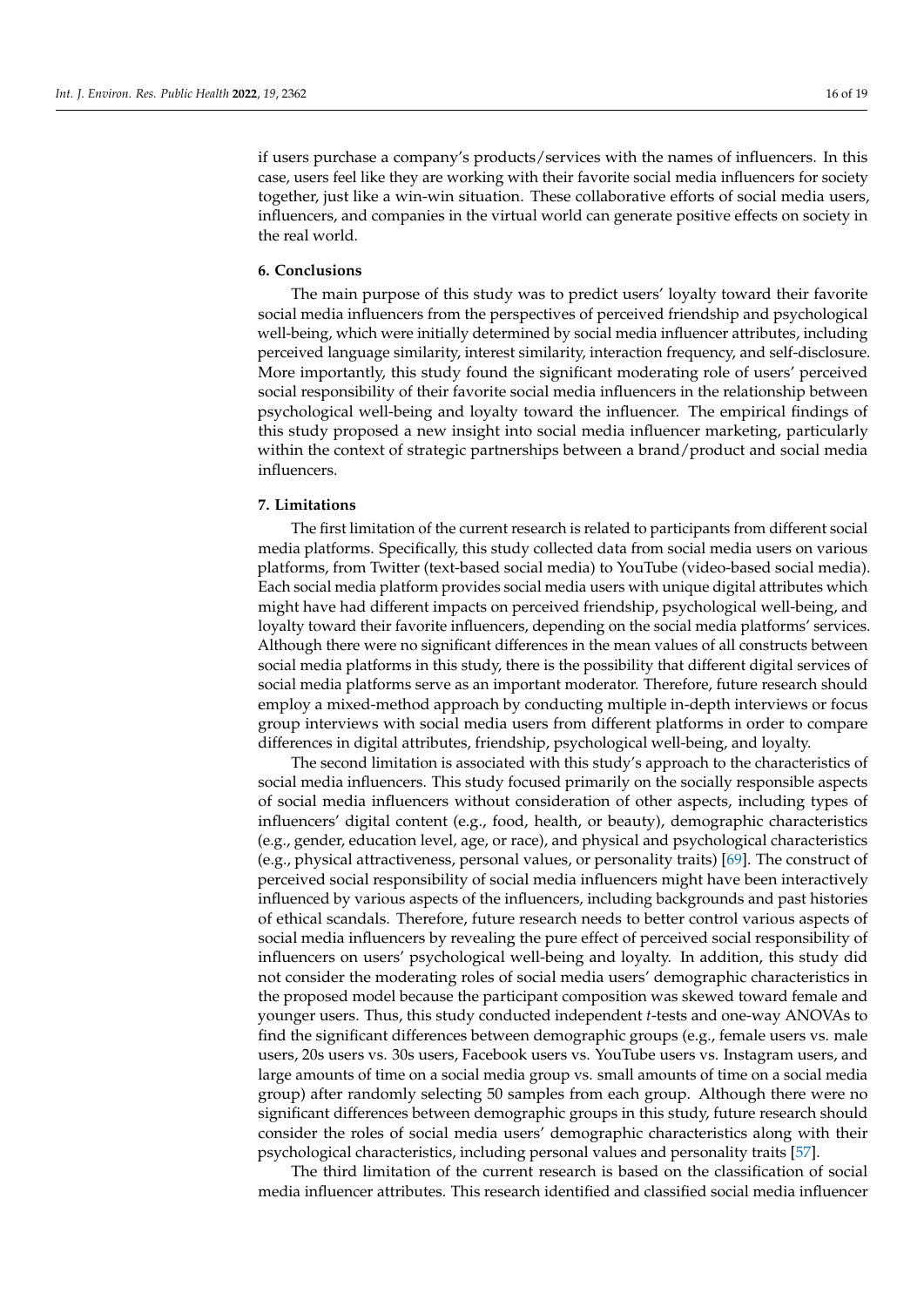attributes such as language similarity, interest similarity, interaction frequency, and selfdisclosure based on the existing literature on the parasocial interaction theory and social media. However, there is the possibility that digital attributes consist of more various sub-dimensions, depending on the subject and social media platforms. Therefore, future research should conceptually and empirically identify and classify sub-dimensions of digital attributes by conducting a comprehensive literature review in these fields, analyzing the comments and reviewing data regarding social media influencers.

**Author Contributions:** Conceptualization, J.K. and M.K.; methodology, J.K. and M.K.; software, M.K.; validation, J.K. and M.K.; formal analysis, M.K.; investigation, J.K.; resources, J.K. and M.K.; data curation, M.K.; writing—original draft preparation, J.K. and M.K.; writing—review and editing, J.K. and M.K.; visualization, M.K.; supervision, J.K.; project administration, J.K. and M.K.; funding acquisition, none. All authors have read and agreed to the published version of the manuscript.

**Funding:** This research received no external funding.

**Institutional Review Board Statement:** The study was conducted in accordance with the Declaration of Helsinki, and approved by the Institutional Review Board of Louisiana State University Shreveport for studies involving humans (LSUS 2019-00012).

**Informed Consent Statement:** Informed consent was obtained from all subjects involved in the study.

**Data Availability Statement:** The data presented in this study are available on request from the corresponding author. The data are not publicly available due to privacy reasons.

**Conflicts of Interest:** The authors declare no conflict of interest.

# **References**

- <span id="page-17-0"></span>1. Arora, A.; Bansal, S.; Kandpal, C.; Aswani, R.; Dwivedi, Y. Measuring social media influencer index-insights from Facebook, Twitter and Instagram. *J. Retail. Cons. Ser.* **2019**, *49*, 86–101. [\[CrossRef\]](http://doi.org/10.1016/j.jretconser.2019.03.012)
- <span id="page-17-1"></span>2. Mackson, S.B.; Brochu, P.M.; Schneider, B.A. Instagram: Friend or foe? The application's association with psychological well-being. *New Media Soc.* **2019**, *21*, 2160–2182. [\[CrossRef\]](http://doi.org/10.1177/1461444819840021)
- <span id="page-17-2"></span>3. Kim, M.; Kim, J. How does a celebrity make fans happy? Interaction between celebrities and fans in the social media context. *Comput. Hum. Behav.* **2020**, *111*, 106419. [\[CrossRef\]](http://doi.org/10.1016/j.chb.2020.106419)
- <span id="page-17-3"></span>4. Jin, S.V.; Muqaddam, A.; Ryu, E. Instafamous and social media influencer marketing. *Market. Intell. Plan.* **2019**, *37*, 567–579. [\[CrossRef\]](http://doi.org/10.1108/MIP-09-2018-0375)
- <span id="page-17-4"></span>5. Enke, N.; Borchers, N.S. Social media influencers in strategic communication: A conceptual framework for strategic social media influencer communication. *Int. J. Strateg. Com.* **2019**, *13*, 261–277. [\[CrossRef\]](http://doi.org/10.1080/1553118X.2019.1620234)
- <span id="page-17-5"></span>6. Kim, D.; Ko, Y.J. The impact of virtual reality (VR) technology on sport spectators' flow experience and satisfaction. *Comput. Hum. Behav.* **2019**, *93*, 346–356. [\[CrossRef\]](http://doi.org/10.1016/j.chb.2018.12.040)
- <span id="page-17-6"></span>7. Sokolova, K.; Kefi, H. Instagram and YouTube bloggers promote it, why should I buy? How credibility and parasocial interaction influence purchase intentions. *J. Retail. Cons. Ser.* **2020**, *53*, 101742. [\[CrossRef\]](http://doi.org/10.1016/j.jretconser.2019.01.011)
- <span id="page-17-7"></span>8. Chung, S.; Cho, H. Fostering parasocial relationships with celebrities on social media: Implications for celebrity endorsement. *Psychol. Market.* **2017**, *34*, 481–495. [\[CrossRef\]](http://doi.org/10.1002/mar.21001)
- <span id="page-17-8"></span>9. Su, N.; Mariadoss, B.J.; Reynolds, D. Friendship on social networking sites: Improving relationships between hotel brands and consumers. *Int. J. Hosp. Manag.* **2015**, *51*, 76–86. [\[CrossRef\]](http://doi.org/10.1016/j.ijhm.2015.08.009)
- <span id="page-17-9"></span>10. Kintu, B.; Ben-Slimane, K. Companies responses to scandal backlash caused by social media influencers. *Int. J. Market. Res.* **2020**, *62*, 666–672. [\[CrossRef\]](http://doi.org/10.1177/1470785320957577)
- <span id="page-17-10"></span>11. Wellman, M.L.; Stoldt, R.; Tully, M.; Ekdale, B. Ethics of authenticity: Social media influencers and the production of sponsored content. *J. Media Ethic.* **2020**, *35*, 68–82. [\[CrossRef\]](http://doi.org/10.1080/23736992.2020.1736078)
- <span id="page-17-11"></span>12. Cho, I.; Kim, M.; Kaplanidou, K. The role of title sponsor's philanthropy and team authenticity on fan identity and citizenship behaviors. *Int. J. Sport. Mark. Spo.* **2020**, *21*, 148–169. [\[CrossRef\]](http://doi.org/10.1108/IJSMS-09-2018-0093)
- <span id="page-17-12"></span>13. Smith, B.G.; Kendall, M.C.; Knighton, D.; Wright, T. Rise of the brand ambassador: Social stake, corporate social responsibility and influence among the social media influencers. *Com. Manage. Rev.* **2018**, *3*, 6–29. [\[CrossRef\]](http://doi.org/10.22522/cmr20180127)
- <span id="page-17-13"></span>14. Horton, D.; Richard Wohl, R. Mass communication and para-social interaction: Observations on intimacy at a distance. *Psych.* **1956**, *19*, 215–229. [\[CrossRef\]](http://doi.org/10.1080/00332747.1956.11023049) [\[PubMed\]](http://www.ncbi.nlm.nih.gov/pubmed/13359569)
- <span id="page-17-14"></span>15. Levy, M.R. Watching TV news as para-social interaction. *J. Broadcast. Electron.* **1979**, *23*, 69–80. [\[CrossRef\]](http://doi.org/10.1080/08838157909363919)
- <span id="page-17-15"></span>16. Labrecque, L.I. Fostering consumer–brand relationships in social media environments: The role of parasocial interaction. *J. Interact. Mark.* **2014**, *28*, 134–148. [\[CrossRef\]](http://doi.org/10.1016/j.intmar.2013.12.003)
- <span id="page-17-16"></span>17. Stern, B.B.; Russell, C.A.; Russell, D.W. Hidden persuasions in soap operas: Damaged heroines and negative consumer effects. *Int. J. Advert.* **2007**, *26*, 9–36. [\[CrossRef\]](http://doi.org/10.1080/02650487.2007.11072994)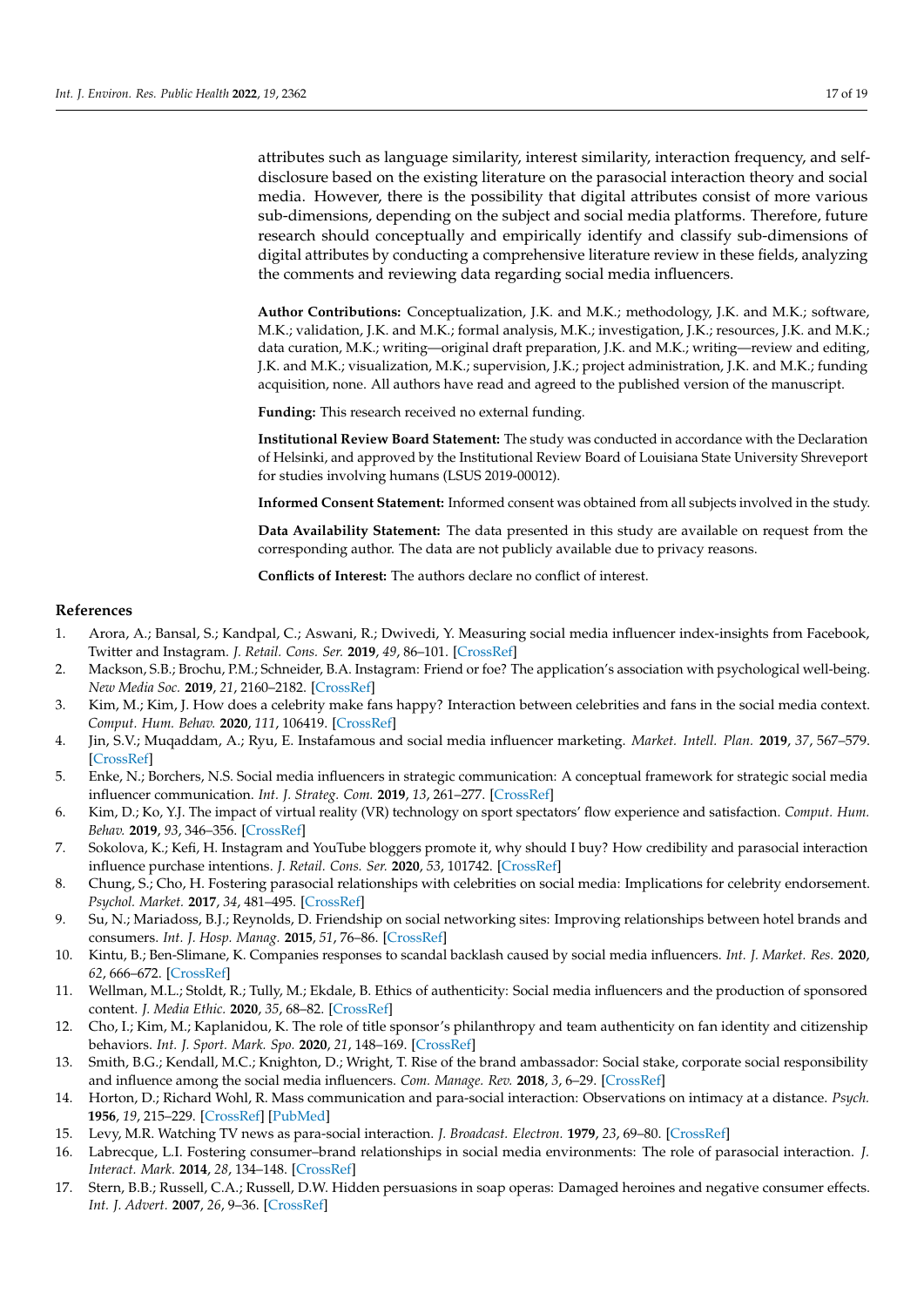- <span id="page-18-0"></span>18. Hartmann, T.; Goldhoorn, C. Horton and Wohl revisited: Exploring viewers' experience of parasocial interaction. *J. Comm.* **2011**, *61*, 1104–1121. [\[CrossRef\]](http://doi.org/10.1111/j.1460-2466.2011.01595.x)
- <span id="page-18-1"></span>19. Tsai, W.H.S.; Men, L.R. Social CEOs: The effects of CEOs' communication styles and parasocial interaction on social networking sites. *New Media Soc.* **2017**, *19*, 1848–1867. [\[CrossRef\]](http://doi.org/10.1177/1461444816643922)
- <span id="page-18-2"></span>20. Sop, S. Self-congruity theory in tourism research: A systematic review and future research directions. *Eur. J. Tour. Res.* **2020**, *26*, 2604.
- <span id="page-18-3"></span>21. Wang, S.J.; Hsu, C.P.; Huang, H.C.; Chen, C.L. How readers' perceived self-congruity and functional congruity affect bloggers' informational influence: Perceived interactivity as a moderator. *Online Inform. Rev.* **2015**, *39*, 537–555. [\[CrossRef\]](http://doi.org/10.1108/OIR-02-2015-0063)
- <span id="page-18-4"></span>22. Aw, E.C.X.; Labrecque, L.I. Celebrity endorsement in social media contexts: Understanding the role of parasocial interactions and the need to belong. *J. Consum. Mark.* **2020**, *37*, 895–908. [\[CrossRef\]](http://doi.org/10.1108/JCM-10-2019-3474)
- <span id="page-18-5"></span>23. Xu, X.; Yao, Z.; Sun, Q. Social media environments effect on perceived interactivity: An empirical investigation from WeChat moments. *Online Inform. Rev.* **2018**, *43*, 239–255. [\[CrossRef\]](http://doi.org/10.1108/OIR-12-2016-0344)
- <span id="page-18-6"></span>24. Chung, Y.C.; Liao, S.H.; Chang, W.J. Long live friendship? Relationships among friendship, trust and brand loyalty: A study of Starbucks. *Int. J. Web Based Commun.* **2018**, *14*, 335–352. [\[CrossRef\]](http://doi.org/10.1504/IJWBC.2018.096244)
- <span id="page-18-7"></span>25. Zhang, M.; Luo, N. Understanding relationship benefits from harmonious brand community on social media. *Internet Res.* **2016**, *26*, 809–826. [\[CrossRef\]](http://doi.org/10.1108/IntR-05-2015-0149)
- <span id="page-18-8"></span>26. Rapp, A.; Beitelspacher, L.S.; Grewal, D.; Hughes, D.E. Understanding social media effects across seller, retailer, and consumer interactions. *J. Acad. Market. Sci.* **2013**, *41*, 547–566. [\[CrossRef\]](http://doi.org/10.1007/s11747-013-0326-9)
- <span id="page-18-9"></span>27. Kemp, E.; Cowart, K.; Bui, M.M. Promoting consumer well-being: Examining emotion regulation strategies in social advertising messages. *J. Bus. Res.* **2020**, *112*, 200–209. [\[CrossRef\]](http://doi.org/10.1016/j.jbusres.2020.03.010)
- <span id="page-18-10"></span>28. Pera, R.; Quinton, S.; Baima, G. I am who I am: Sharing photos on social media by older consumers and its influence on subjective well-being. *Psychol. Market.* **2020**, *37*, 782–795. [\[CrossRef\]](http://doi.org/10.1002/mar.21337)
- <span id="page-18-13"></span>29. Deci, E.L.; Ryan, R.M. Facilitating optimal motivation and psychological well-being across life's domains. *Can. Psychol.* **2008**, *49*, 14–28. [\[CrossRef\]](http://doi.org/10.1037/0708-5591.49.1.14)
- <span id="page-18-12"></span>30. Roberts, J.A.; David, M.E. The Social media party: Fear of missing out (FoMO), social media intensity, connection, and well-being. *Int. J. Hum–Comput Int.* **2020**, *36*, 386–392. [\[CrossRef\]](http://doi.org/10.1080/10447318.2019.1646517)
- <span id="page-18-11"></span>31. Dodge, R.; Daly, A.P.; Huyton, J.; Sanders, L.D. The challenge of defining wellbeing. *Int. J. Wellbeing* **2012**, *2*, 222–235. [\[CrossRef\]](http://doi.org/10.5502/ijw.v2i3.4)
- <span id="page-18-14"></span>32. Kim, D.Y.; Kim, H.Y. Trust me, trust me not: A nuanced view of influencer marketing on social media. *J. Bus. Res.* **2021**, *134*, 223–232. [\[CrossRef\]](http://doi.org/10.1016/j.jbusres.2021.05.024)
- <span id="page-18-15"></span>33. Vrontis, D.; Makrides, A.; Christofi, M.; Thrassou, A. Social media influencer marketing: A systematic review, integrative framework and future research agenda. *Int. J. Consum. Stud.* **2021**, *45*, 617–644. [\[CrossRef\]](http://doi.org/10.1111/ijcs.12647)
- <span id="page-18-16"></span>34. Lou, C.; Yuan, S. Influencer marketing: How message value and credibility affect consumer trust of branded content on social media. *J. Interact. Advert.* **2019**, *19*, 58–73. [\[CrossRef\]](http://doi.org/10.1080/15252019.2018.1533501)
- <span id="page-18-17"></span>35. Jun, S.; Yi, J. What makes followers loyal? The role of influencer interactivity in building influencer brand equity. *J. Prod. Brand Manage.* **2020**, *29*, 803–814. [\[CrossRef\]](http://doi.org/10.1108/JPBM-02-2019-2280)
- <span id="page-18-18"></span>36. Lin, C.A.; Crowe, J.; Pierre, L.; Lee, Y. Effects of Parasocial Interaction with an Instafamous Influencer on Brand Attitudes and Purchase Intentions. *J. Soc. Media Soc.* **2021**, *10*, 55–78.
- <span id="page-18-19"></span>37. Ljepava, N.; Orr, R.R.; Locke, S.; Ross, C. Personality and social characteristics of Facebook non-users and frequent users. *Comput. Hum. Behav.* **2013**, *29*, 1602–1607. [\[CrossRef\]](http://doi.org/10.1016/j.chb.2013.01.026)
- <span id="page-18-20"></span>38. Demir, M.; Özdemir, M. Friendship, need satisfaction and happiness. *J. Happiness Stud.* **2010**, *11*, 243–259. [\[CrossRef\]](http://doi.org/10.1007/s10902-009-9138-5)
- <span id="page-18-21"></span>39. Whiting, A.; Williams, D. Why people use social media: A uses and gratifications approach. *Qual. Mark. Res. Int. J.* **2013**, *16*, 362–369. [\[CrossRef\]](http://doi.org/10.1108/QMR-06-2013-0041)
- <span id="page-18-22"></span>40. Luo, M.; Hancock, J.T. Self-disclosure and social media: Motivations, mechanisms and psychological well-being. *Curr. Opin. Psychol.* **2020**, *31*, 110–115. [\[CrossRef\]](http://doi.org/10.1016/j.copsyc.2019.08.019)
- <span id="page-18-23"></span>41. Ryff, C.D. Happiness is everything, or is it? Explorations on the meaning of psychological well-being. *J. Pers. Soc. Psychol.* **1989**, *57*, 1069–1081. [\[CrossRef\]](http://doi.org/10.1037/0022-3514.57.6.1069)
- <span id="page-18-24"></span>42. Delbaere, M.; Michael, B.; Phillips, B.J. Social media influencers: A route to brand engagement for their followers. *Psychol. Market.* **2021**, *38*, 101–112. [\[CrossRef\]](http://doi.org/10.1002/mar.21419)
- <span id="page-18-25"></span>43. Tseng, T.H.; Lee, C.T. Facilitation of consumer loyalty toward branded applications: The dual-route perspective. *Telemat. Inform.* **2018**, *35*, 1297–1309. [\[CrossRef\]](http://doi.org/10.1016/j.tele.2018.03.002)
- <span id="page-18-26"></span>44. Winch, A. Brand intimacy, female friendship and digital surveillance networks. *New Form.* **2015**, *84*, 228–245. [\[CrossRef\]](http://doi.org/10.3898/NewF:84/85.11.2015)
- <span id="page-18-27"></span>45. Fournier, S.; Yao, J.L. Reviving brand loyalty: A reconceptualization within the framework of consumer-brand relationships. *Int. J. Res. Mark.* **1997**, *14*, 451–472. [\[CrossRef\]](http://doi.org/10.1016/S0167-8116(97)00021-9)
- <span id="page-18-28"></span>46. Baloglu, S.; Busser, J.; Cain, L. Impact of experience on emotional well-being and loyalty. *J. Hosp. Mark. Manage.* **2019**, *28*, 427–445. [\[CrossRef\]](http://doi.org/10.1080/19368623.2019.1527269)
- <span id="page-18-29"></span>47. Staniewski, M.; Awruk, K. The influence of Instagram on mental well-being and purchasing decisions in a pandemic. *Technol. Forecast. Soc.* **2022**, *174*, 121287. [\[CrossRef\]](http://doi.org/10.1016/j.techfore.2021.121287)
- <span id="page-18-30"></span>48. Ahluwalia, R.; Burnkrant, R.E.; Unnava, H.R. Consumer response to negative publicity: The moderating role of commitment. *J. Mark. Res.* **2000**, *37*, 203–214. [\[CrossRef\]](http://doi.org/10.1509/jmkr.37.2.203.18734)